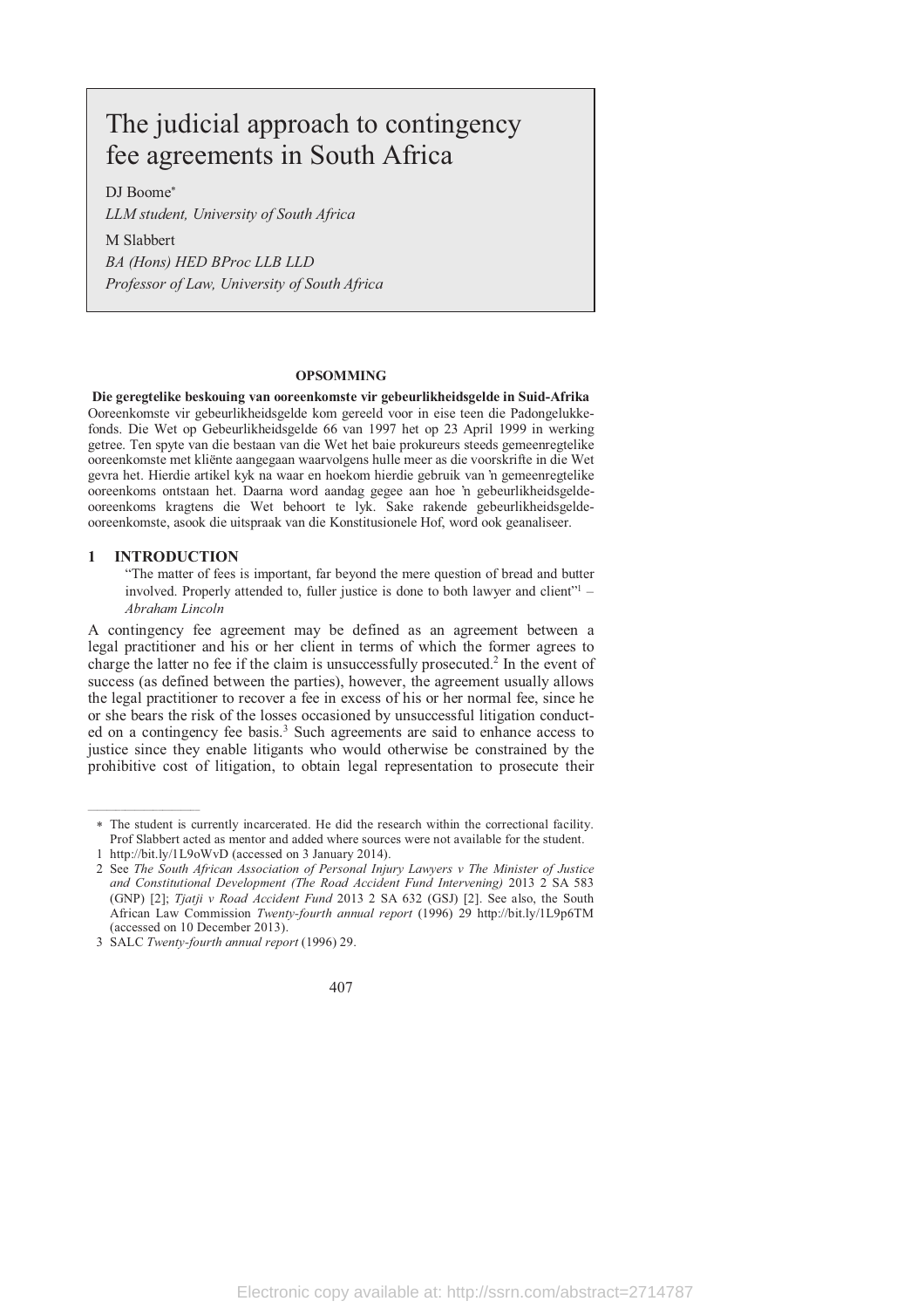claims.<sup>4</sup> However, they carry with them the inherent risk of abuse,<sup>5</sup> arising from the creation of a potential conflict between the duties and interests of the attorney.<sup>6</sup> It is for this reason that our courts have repeatedly emphasised that contingency fee agreements should be strictly controlled.<sup>7</sup>

"The clear intention of the legislature is that the contingency fees be carefully controlled. The Act was enacted to legitimise contingency fees agreements between legal practitioners and their clients which would otherwise be prohibited by the common law. Any contingency fees agreement between such parties which is not covered by the Act is therefore illegal and unenforceable."<sup>8</sup>

Contingency fee agreements have attracted a great deal of attention in the context of Road Accident Fund<sup>9</sup> (RAF) claims,<sup>10</sup> particularly since the enactment of the Contingency Fees Act<sup>11</sup> which came into operation on 23 April 1999.<sup>12</sup> The controversy mostly has revolved around the validity of contingency fee agreements that do not comply with the provisions of the Act, or so-called common law contingency fee agreements.<sup>13</sup>

The article explores the development of this controversy with reference to relevant case law, as well as the implications of judicial precedent regarding the validity of common law contingency fee agreements. Attention will be given to the requirements for valid contingency fee agreements in terms of the Contingency Fees Act, as interpreted by the courts. The current state of regulation of contingency fee agreements will be examined. Lastly, arguments will be presented in support of more effective monitoring and enforcement in order to ensure stricter control of contingency fee agreements.

- 4 *Ibid*. See also *De La Guerre v Bobroff & Partners Inc* (22645/2011) [2013] ZAGPPHC 33 (13 February 2013); Weideman "The myth of the common law contingency fee" 2012 http://bit.ly/1BjtayM (accessed on 10 December 2013); Nondwana "No win/No fee v No agreement/No fee" May 2013 http://bit.ly/1ySB4IK (accessed on 2 December 2013).
- 5 *Tjatji v Road Accident Fund* 2013 2 SA 632 (GSJ). See also *Price Waterhouse Coopers Inc v National Potato Co-op Ltd* 2004 6 SA 66 (SCA).
- 6 See *Price Waterhouse Coopers Inc v National Potato Co-op Ltd* (fn 5) [38] [42].
- 7 *Idem* [41]; *Mnisi v Road Accident Fund* (fn 30) [12]; *Tjatji v Road Accident Fund* 2013 2 SA 632 (GSJ) [21]; *De La Guerre v Bobroff & Partners Inc* (fn 4) [11]; *The South African Association of Personal Injury Lawyers v The Minister of Justice and Constitutional Development (The Road Accident Fund Intervening)* 2013 2 SA 583 (GNP) [22].
- 8 *Mofokeng v Road Accident Fund* case no 22649/09; *Makhuvele v Road Accident Fund* case no 19509/11; *Mokatse v Road Accident Fund* case no 24932/10 and *Komme v Road Accident Fund* case no 20268/11 (GSJ) 22 August 2012 [41].
- 9 The Road Accident Fund was established in terms of s 2(1) of the Road Accident Fund Act 56 of 1996.
- 10 Hawkey "Clarity on contingency fees agreements" 2012 http://bit.ly/17eHTht (accessed on 4 December 2013); Van Niekerk "Door closed on common law contingency fees" 2013 http://bit.ly/1AOs64Z (accessed on 4 December 2013); Weideman (fn 4). See also "Discovery Holdings and Ronald Bobroff & Partners" 2012 http://bit.ly/1AAP0OK (accessed on 8 December 2013); Du Preez "Injury lawyers take fees to Con Court" 2013 http://bit.ly/ 1EloRRo (accessed on 10 December 2013); Templeton "Bobroff 'has only himself to blame'" 2013 http://bit.ly/1zLHLMU (accessed on 10 December 2013).
- 11 Act 66 of 1997.

- 12 Proc R48 in *GG* 20009 of 23 April 1999.
- 13 *Ibid*. See also Nondwana (fn 4).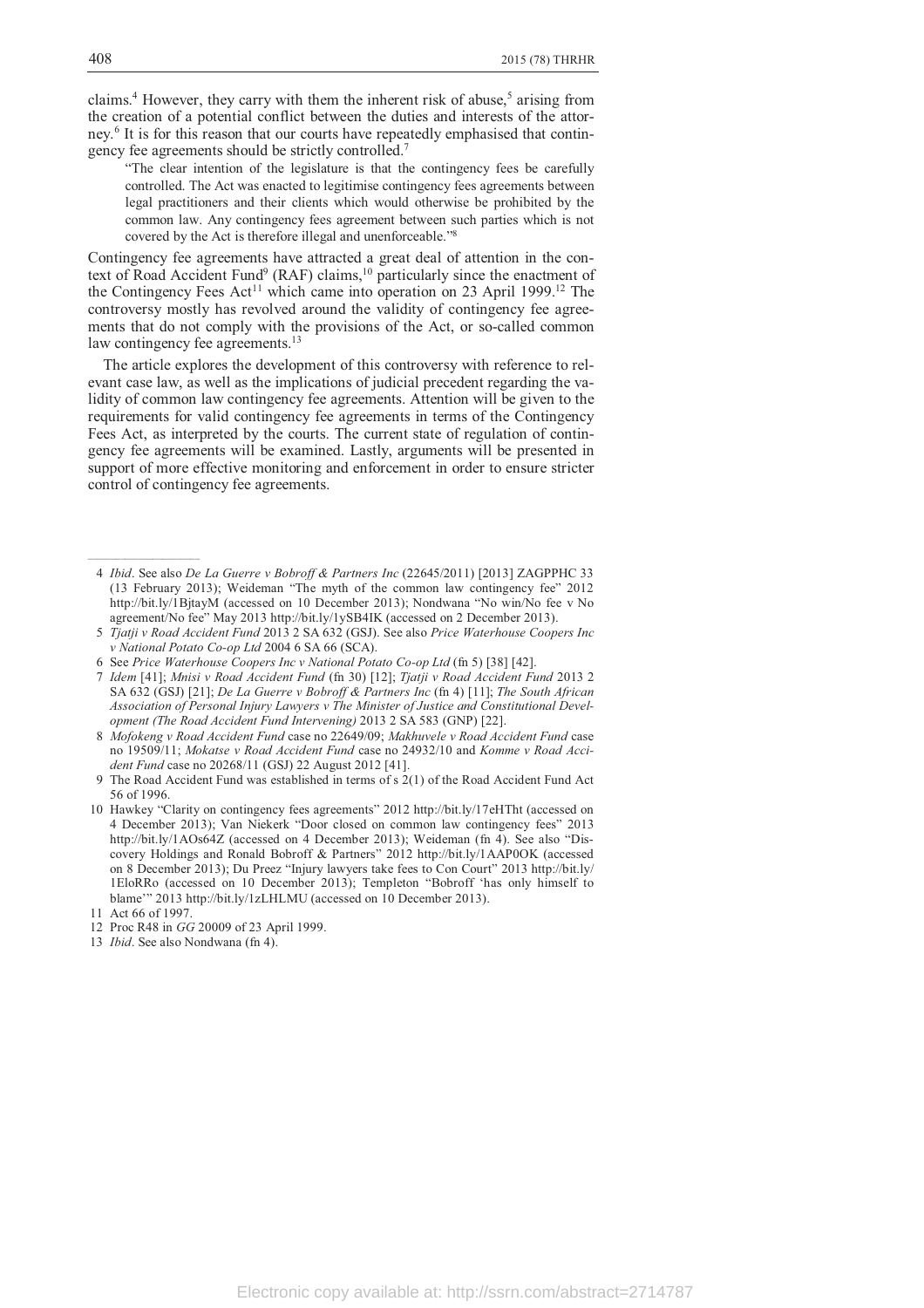It should be noted that the RAF is in the process of moving from a fault-based system of compensation to a no fault-based system.<sup>14</sup> This could see a reduction of claimants' legal costs with a concomitant reduction in the participation of attorneys in RAF claims. This development will not affect the current debate as contingency fee agreements are also used in other areas of litigation such as medical malpractice claims,<sup>15</sup> to mention but one example.

Furthermore, the hotly-contested Legal Practice Act,<sup>16</sup> passed by the National Assembly on 12 November 2013,<sup>17</sup> enjoins the South African Law Reform Commission (SALRC) to investigate the issue of legal fees and to report back to the Minister of Justice and Constitutional Development.<sup>18</sup> This could see the reform of the costs regime in South Africa. More controversially, the Act envisages the establishment of a Legal Practice Council (LPC), replacing the Bar Associations and the Law Societies<sup>19</sup> and bringing an end to the self-regulation of the legal profession.<sup>20</sup> The Act could provide an ideal opportunity for stricter and more uniform control of contingency fee agreements through the establishment of rules by the LPC in terms of section 6 of the Act, as well as regulations by the Minister of Justice and Constitutional Development in terms of section 7.

### **2 VALIDITY OF COMMON LAW CONTINGENCY FEE AGREEMENTS**

It is unclear exactly where the notion of a "common law" contingency fee agreement originated. It would appear, however, that contingency fee agreements were already used by legal practitioners in South Africa for a long time prior to the enactment of the Contingency Fees Act.<sup>21</sup> The South African Law Commission (SALC) reported in 1996 that "[t]he need for an investigation into contingency fees emanated from an indication by the former Chief Justice that *a system of speculative fees, approved by the Association of Law Societies, is not acceptable in terms of the common law*".<sup>22</sup> The above investigation resulted in

 <sup>14</sup> Road Accident Fund *Integrated annual report* (2013) 28 58 64 89. See also the Road Accident Fund Benefit Scheme Bill 2013.

 <sup>15</sup> See Sperryn "Review of 2011" 2011 *SA J of Radiology* 15 4 3–4; Michell "Malpractice in the intensive care unit" 2011 *SAJCC* 1 http://bit.ly/1JnMOOG (accessed on 9 January 2014); Seggie "The 'boom' in medical malpractice claims – patients could be the losers" 2013 *SAMJ* 433 http://bit.ly/17eI8Jl (accessed on 9 January 2014).

 <sup>16</sup> Legal Practice Act 28 of 2014. GN 740 in *GG* 38022 of 22 September 2014.

 <sup>17</sup> Anonymous "Legal Practice Bill" Law Society of South Africa http://bit.ly/1ElnvpJ (accessed on 9 January 2014); Makinana "National Assembly passes controversial Legal Practice Bill" *Mail & Gaurdian Online* 12 November 2013 http://yhoo.it/19sQE90 (accessed on 9 January 2014); Ferreira "Assembly passes Legal Practice Bill" IOL News 12 November 2013 http://bit.ly/19sQPBf (accessed on 9 January 2014). Part 1 and 2 of Chapter 10 of the Legal Practice Act came into operation on 1 February 2015. Chapter 2 will become effective three years after the date of commencement of Chapter 10 or an earlier date as proclaimed by the President (see http://bit.ly/1ElnNx4 accessed on 16 February 2015).

 <sup>18</sup> See s 35(4) of the Legal Practice Act.

 <sup>19</sup> *Ibid*. See also Ferreira (fn 17); Makinana (fn 17).

 <sup>20</sup> Ferreira (fn 17).

 <sup>21</sup> SALC *Twenty-fourth annual report* (1996) 29. See also *Law Society of South Africa v RAF*  2009 1 SA 206 (C).

 <sup>22</sup> *Ibid*; own emphasis.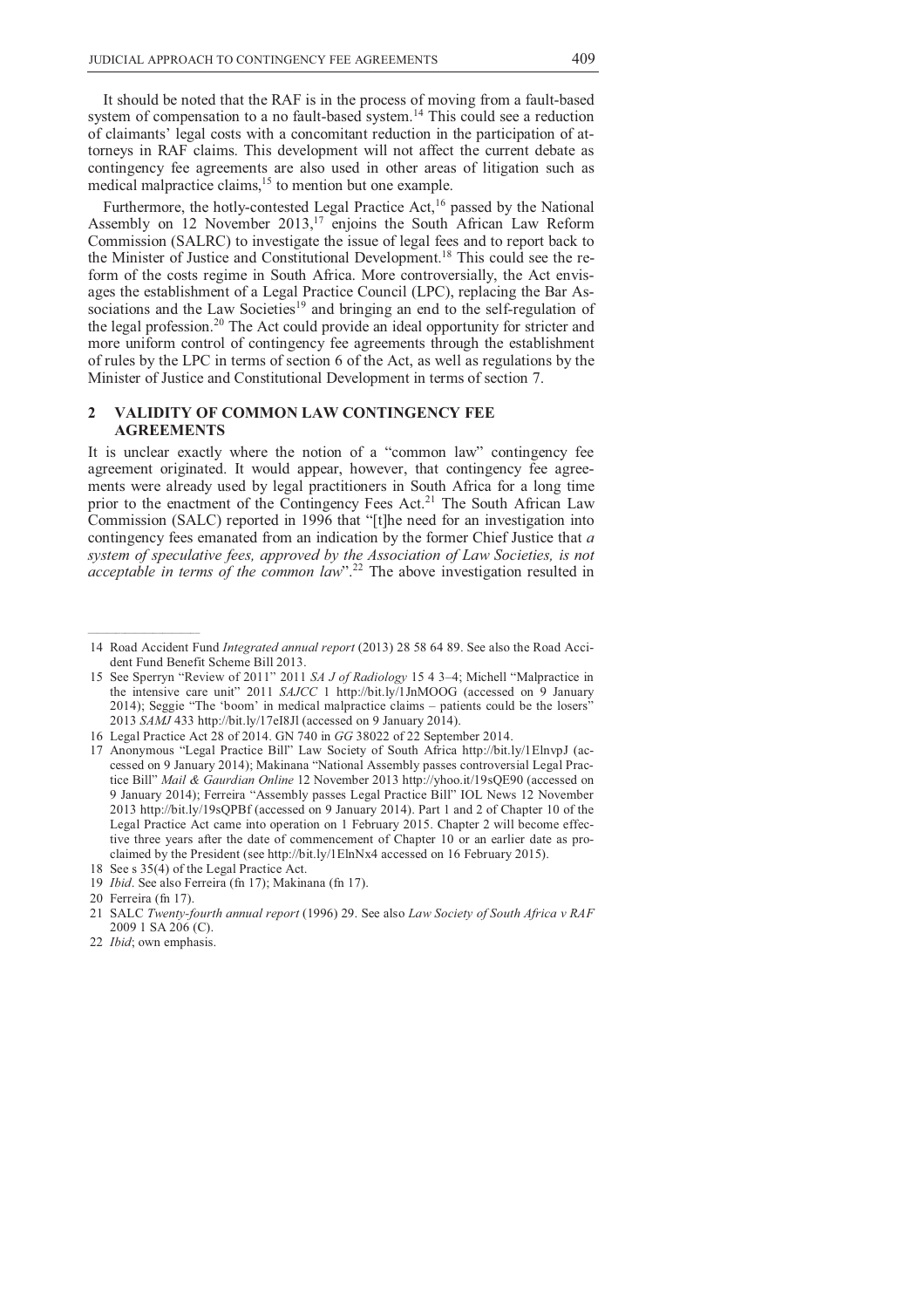the enactment of the Act. Furthermore, in *Law Society of South Africa v RAF*, 23 Traverso AJP made the following observation regarding contingency fee agreements:

"This system has been employed for decades and is the basis upon which attorneys undertake work of that nature and is the method by which claimants obtain representation in order to enable them to pursue their claims against the RAF."<sup>24</sup>

It appears, therefore, that contingency fee agreements were permitted by the Association of Law Societies at some stage prior to the SALC investigation into speculative contingency fees.<sup>25</sup> Moreover, it appears that the practice of representing clients on a contingency fee basis considerably pre-dates the Act. In other words, in the absence of statutory regulation prior to the Contingency Fees Act, contingency fee agreements were employed in a completely unregulated environment for many years. It is therefore difficult to avoid the conclusion that certain standard practices developed over time and that, after the commencement of the Act, the status *quo*, as developed over time, was sought to be maintained by invoking the notion of a "common law contingency fee agreement". In order to understand the need for stricter control it is accordingly both necessary and instructive to examine the approach that our courts have taken to contingency fee agreements that do not comply with the provisions of the Contingency Fees Act.

In *Price Waterhouse Coopers Inc v National Potato Co-op Ltd*, <sup>26</sup> Southwood AJA, writing for a full bench of the Supreme Court of Appeal (SCA), stated clearly that:

"The [Contingency Fees] Act was enacted to legitimise contingency fee agreements between legal practitioners and their clients which would otherwise be prohibited by the common law. Any contingency fee agreement between such parties which is not covered by the Act is therefore illegal."<sup>27</sup>

Since the case was not concerned with a contingency fee agreement between attorney and client, the above statement was regarded by some as *obiter dictum.*<sup>28</sup> However, this argument was expressly rejected in *De la Guerre v Bobroff & Partners Inc.*<sup>29</sup>

In *Mnisi v Road Accident Fund*, <sup>30</sup> an attorney (M) had concluded a contingency fee agreement with his client, the plaintiff. The agreement provided that the plaintiff will pay M the following amounts for the conduct of the case:

- (a) 25% (excluding VAT or other tax) of the capital amount awarded as a success fee;
- (b) R1 000 per hour for all work done before receipt of the capital proceeds; and
- (c) any party-and-party cost-contribution made to the plaintiff's attorney (in respect of which the attorney needs not account to the plaintiff).<sup>31</sup>

 <sup>23 2009 1</sup> SA 206 (C).

 <sup>24</sup> *Idem* [4].

 <sup>25</sup> SALC *Twenty-fourth annual report* (1996) 29.

 <sup>26 2004 6</sup> SA 66 (SCA).

 <sup>27</sup> *Idem* [41].

 <sup>28</sup> Weideman (fn 4).

 <sup>29</sup> Fn 4, [12]. This case is discussed in more detail below.

 <sup>30</sup> *Mnisi v Road Accident Fund* (37233/09) [2010] ZAGPPHC 38 (18 May 2010).

 <sup>31</sup> *Idem* [13].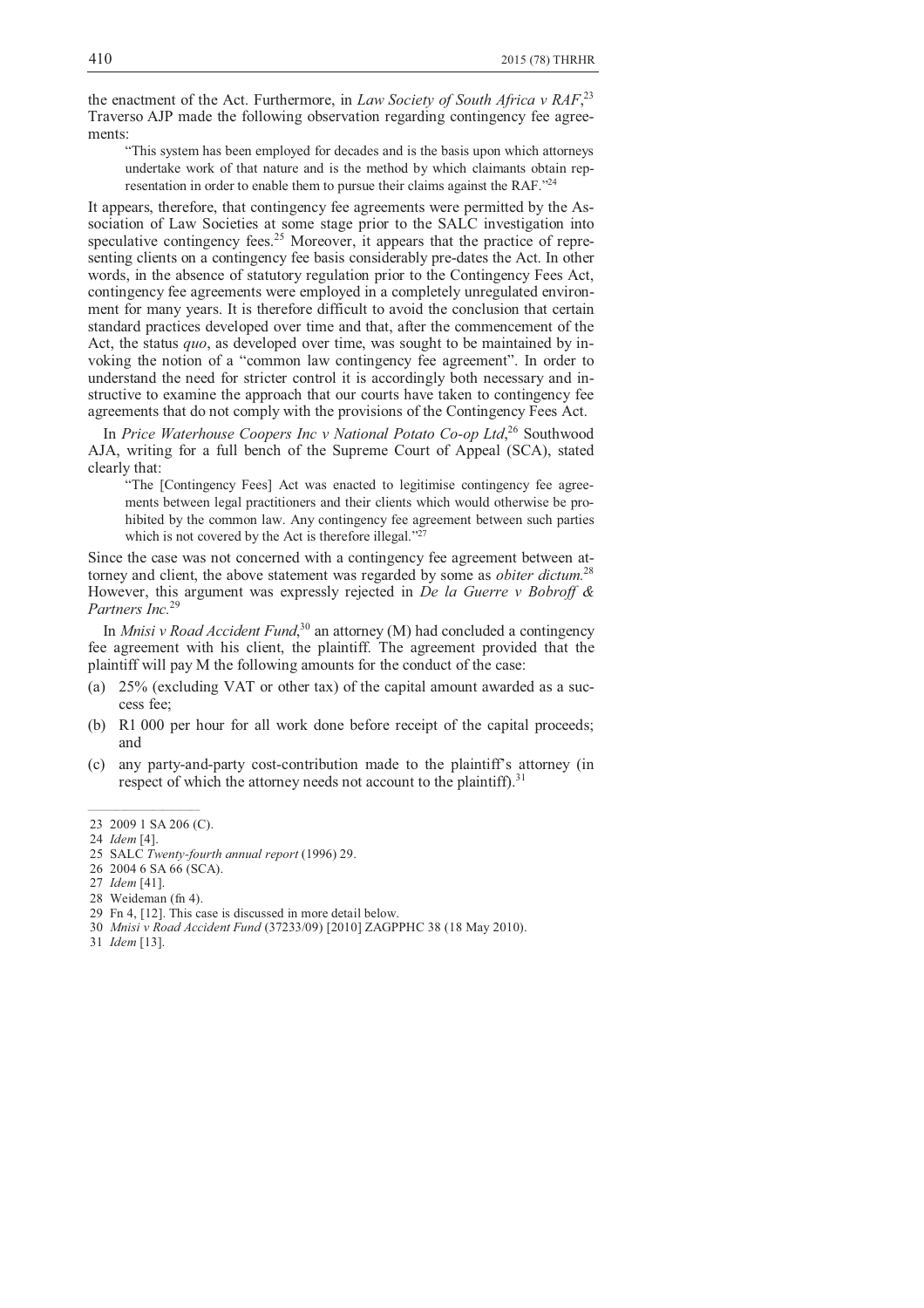The parties reached a settlement agreement and the court was presented with a draft order and was requested to make it an order of court. The draft order did not contain a breakdown of the amounts to be paid to the plaintiff and her two minor children and also did not make provision for the administration of the amounts to be paid to the minor children. The court accordingly refused to make the draft order an order of court and required counsel to consider the various options available for the administration of the amounts to be paid to the children and to address the court on these matters the following day. At that stage, the court still was not aware of the contingency fee agreement.

The following day counsel submitted another draft order in which the above matters were addressed. Paragraph 3 further provided as follows: "The Defendant shall pay 25% plus VAT of the total amount to the plaintiff's attorneys in terms of the Contingency Fee Agreement Act."

This was the first time the court had been made aware of the fact that M had concluded a contingency fee agreement with the plaintiff. Furthermore, the affidavits required by section 4 of the Act had not been filed. The court again refused to make the draft order an order of court, *inter alia*, because it was not satisfied that the defendant could be ordered to pay 25% of the total amount to M in terms of a contingency fee agreement, and also because the affidavits required by section 4 of the Act had not been filed. The court accordingly demanded to see the contingency fee agreement.

Regarding the terms of the contingency fee agreement, it is respectfully submitted that Southwood J appeared somewhat ambivalent in his finding<sup>32</sup> that the agreement was "clearly not covered by the [Contingency Fees] Act and the agreement appears to be illegal". This stands in stark contrast to the learned judge's earlier *dictum*, to which he made reference,<sup>33</sup> in *Price Waterhouse* that "[a]ny contingency fee agreement between such parties which is *not covered* by the Act *is* therefore illegal". This *dictum* suggests that invalidity is an unavoidable consequence of a finding that a contingency fee agreement does not comply with the Act. Yet, almost six years later, in *Mnisi*, Southwood J was only prepared to form a *prima facie* view that the contingency fee agreement was invalid, despite stating that it was "clearly not covered by the Act".<sup>34</sup> Instead of making an order declaring the agreement invalid, the judge directed the Registrar to refer the matter to the President of the Law Society of the Northern Provinces (LSNP) to investigate, *inter alia*, the validity of the contingency fee agreement and M's failure to file the affidavits prescribed by section 4 of the Act.

Another interesting aspect of the *Mnisi* judgment is that it appeared that M laboured under the misconception that he was entitled to charge between 15% and 25% of the amount awarded in all claims sounding in money, regardless of whether this amount exceeded double his normal fee. This aspect is what appears to have prompted the court to also direct the Registrar to require the President of the LSNP to investigate whether the contingency fee agreements M enters into generally, are valid. Southwood J explained the effect of section 2(2) of the

 <sup>32</sup> *Ibid*.

 <sup>33</sup> *Mnisi v Road Accident Fund* (fn 30) [12].

 <sup>34</sup> *Idem* [33].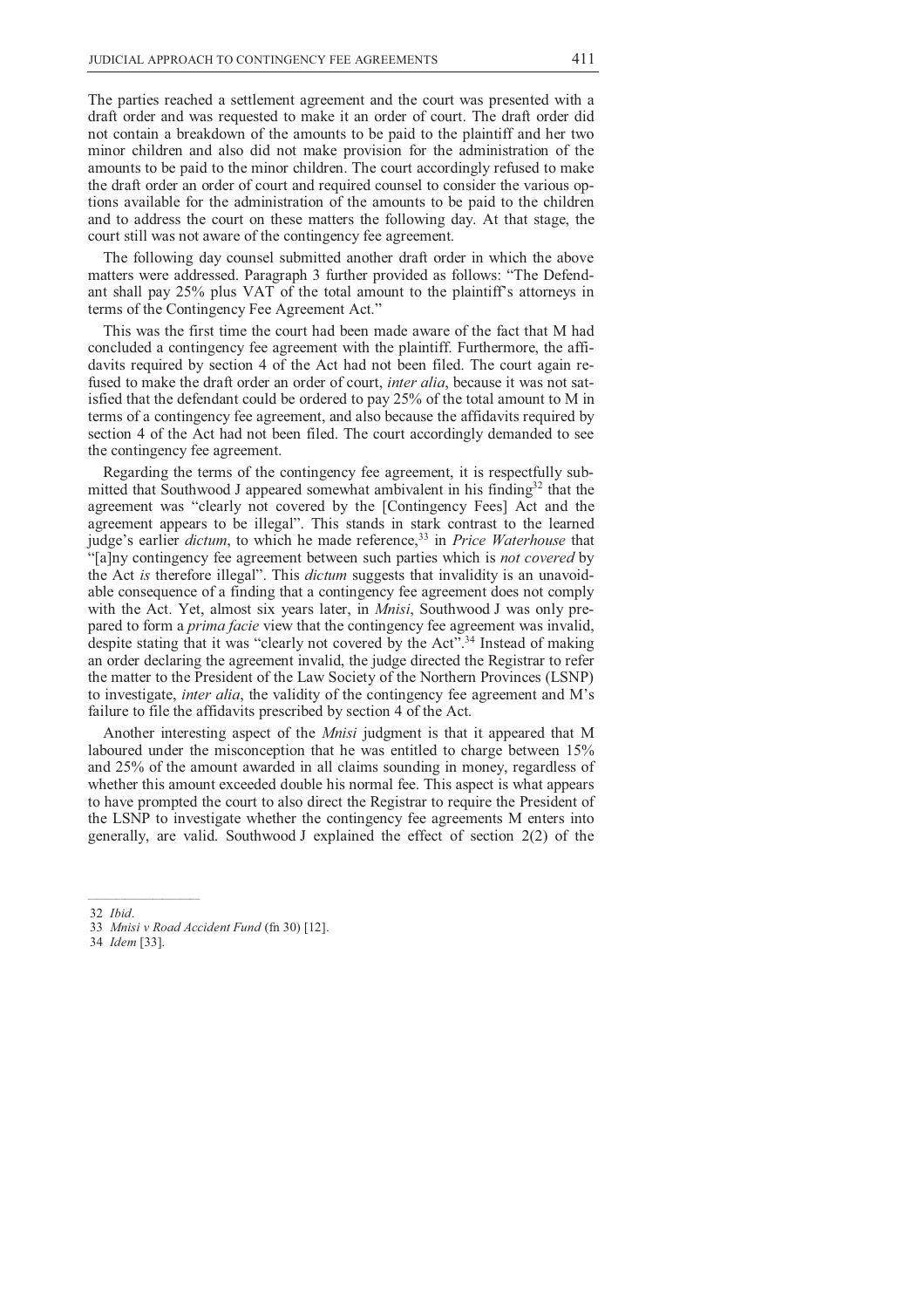Contingency Fees Act with reference to two examples.<sup>35</sup> It is clear from these examples that the learned judge interpreted the section to mean that M would only be entitled to charge 25% of the amount awarded if this amount did not exceed double his normal fee.

This is indeed the effect of the court's interpretation of the section in *Thulo v Road Accident Fund.*<sup>36</sup> In this case, there was no suggestion that the contingency fee agreement provided for a fee in excess of that allowed by section 2(2) of the Act. However, due to the "potentially ambiguous wording" of the section, Morison AJ considered it in the interests of plaintiffs generally to lay down the correct interpretation.<sup>37</sup> The learned judge stated that the section allows a legal practitioner to claim either double his or her normal fee or 25% of the amount awarded, whichever is the lesser, as well as the taxed costs payable by the other side.<sup>38</sup> Morison AJ elaborated further by explaining that, if double the normal fee exceeds 25% of the amount awarded, the legal practitioner may not claim double his normal fee. Conversely, if 25% of the amount awarded exceeds double the normal fee, the practitioner may only charge double his normal fee, provided that the normal fee, itself, is not equivalent to over-reaching.<sup>39</sup>

Applying the judgment in *Price Waterhouse*, Morison AJ also stated clearly that contingency fees were prohibited under the common law<sup>40</sup> and that "there is accordingly no such thing as a common law contingency fee".<sup>41</sup> The judge concluded that the Act is the only legal framework within which contingency fee agreements may validly exist.<sup>42</sup>

A comprehensive analysis of the legal framework created by the Act appears in *Mofokeng v Road Accident Fund and three similar matters*, <sup>43</sup> per Mojapelo DJP. The RAF was the defendant in each case and the plaintiffs had all concluded contingency fee agreements with their legal representatives. In all four matters, the parties had reached agreement on the *quantum* of the claim and costs. The RAF made settlement offers and, in each case, included the following term in the settlement offer:

"In the event of plaintiff having concluded a contingency fees agreement with his/her attorney, such settlement shall be deemed to denote that the plaintiff and his/her attorney had complied with section 4 of the Contingency Fees Act, 66 of 1997 through having filed required affidavits with either the court, if the matter is before court, or with the relevant professional controlling body, if the matter is not before court."<sup>44</sup>

 $\mathcal{L}_\text{max}$  and  $\mathcal{L}_\text{max}$  and  $\mathcal{L}_\text{max}$ 

*continued on next page* 

 <sup>35</sup> *Idem* [24].

 <sup>36 2011 5</sup> SA 446 (GSJ).

 <sup>37</sup> *Idem* [48] [54].

 <sup>38</sup> *Idem* [52].

 <sup>39</sup> *Idem* [52] [55].

 <sup>40</sup> *Idem* [49].

 <sup>41</sup> *Idem* [50].

 <sup>42</sup> *Idem* [59].

 <sup>43</sup> *Mofokeng v Road Accident Fund and three similar cases* (fn 43).

 <sup>44</sup> S 4 of the Contingency Fees Act provides as follows: "(1) Any offer of settlement made to any party who has entered into a contingency fees agreement may be accepted after the legal practitioner has filed an affidavit with the court, if the matter is before court, or has filed an affidavit with the professional controlling if the matter is not before court, stating: (a) the full terms of the settlement; (b) an estimate of the amount or other relief that may be obtained by taking the matter to trial; (c) an estimate of the chances of success or failure at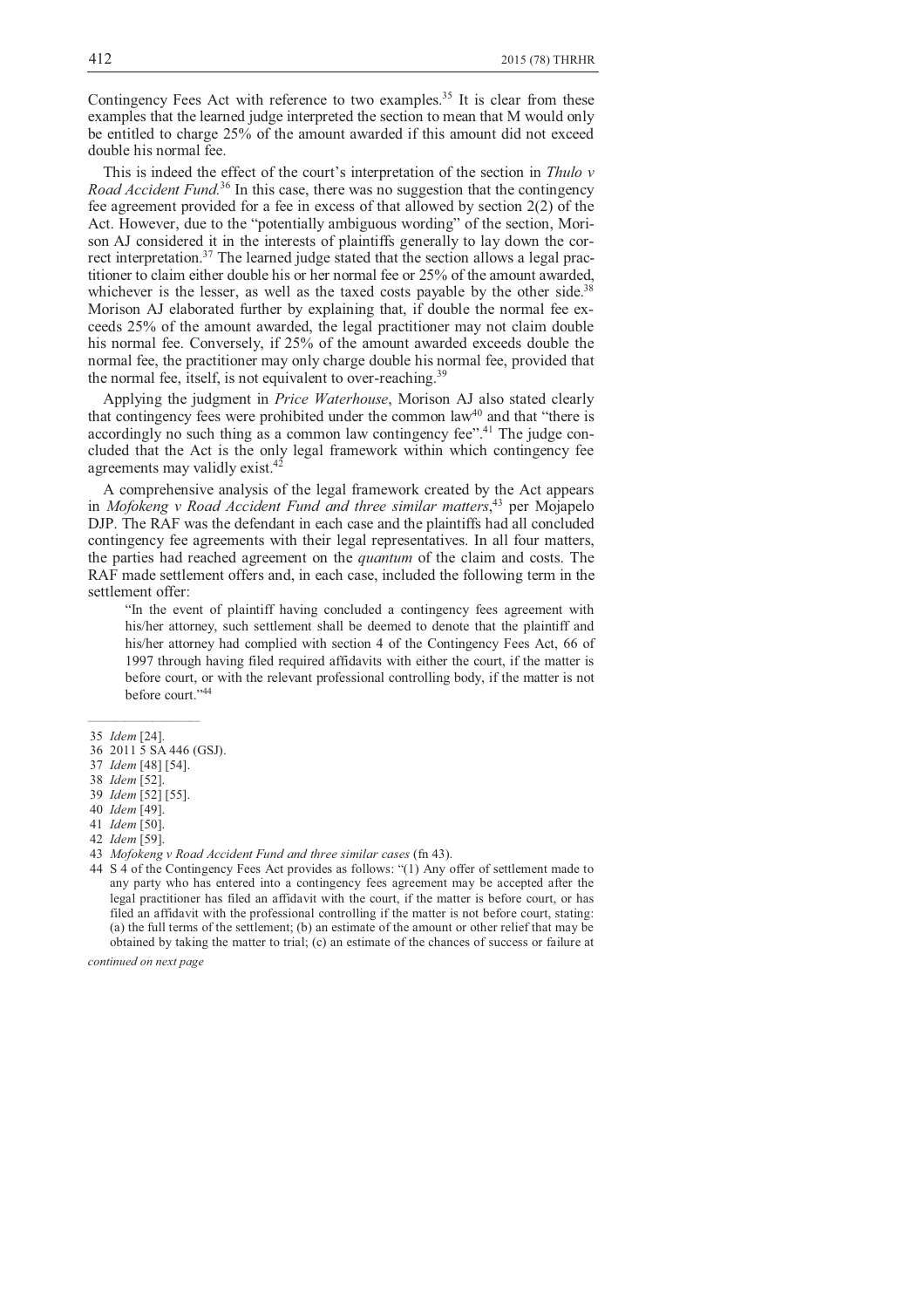In two of these matters no affidavits had been filed, but were only filed after the issue had been raised by the defendants. In one case, only the affidavit of the plaintiff had been filed and, in yet another case, both the affidavits as well as the contingency fee agreement itself had been filed. The only outstanding issue was the conditionality of the offer. Ultimately, Mojapelo DJP was therefore confronted with the question of the nature of the court's function in regard to the affidavits required by section 4 of the Act when a settlement is made an order of court, and also whether the contingency fee agreement, itself, should be handed in to the court.

In delivering judgment, Mojapelo DJP thoroughly analysed the provisions of the Contingency Fees Act against the development of the law pertaining to champerty $4^{\overline{5}}$  and maintenance. $4^{\overline{6}}$  Against this background, the learned judge considered the purpose of the Act, the intention of the legislature and the consequences of an agreement that does not comply with the Act, and held as follows:

"The clear intention of the legislature is that the contingency fees be carefully controlled. The Act was enacted to legitimise contingency fees agreements between legal practitioners and their clients which would otherwise be prohibited by the common law. Any contingency fees agreement between such parties which is not covered by the Act is therefore illegal and unenforceable."<sup>47</sup>

Regarding the interpretation of section 2(2) of the Act, Mojapelo DJP held that the legal practitioner's fee is limited to either double his or her normal fee or 25% of the total amount awarded, whichever is the lesser.<sup>48</sup> The learned judge further held that section 2(2) does not allow a legal practitioner to claim the taxed party-and-party costs to be paid by the other side, over and above the already generous fee allowed under the section.<sup>49</sup> In this respect, Mojapelo DJP differed from Morison AJ in *Thulo*. 50

 $\mathcal{L}_\text{max}$  and  $\mathcal{L}_\text{max}$  and  $\mathcal{L}_\text{max}$ 

50 *Idem* [50].

trial; (d) an outline of the legal practitioner's fees if the matter is settled as compared to taking the matter to trial; (e) the reasons why the settlement is recommended; (f) that the matters contemplated in paragraphs (a) to (e) were explained to the client, and the steps taken to ensure that the client understands the explanation; and (g) that the legal practitioner was informed by the client that he or she understands and accepts the terms of the settlement. (2) The affidavit referred to in subsection (1) must be accompanied by an affidavit by the client, stating: (a) that he or she was notified in writing of the terms of the settlement; (b) that the terms of the settlement were explained to him or her, and that he or she understands and agrees to them; and  $(c)$  his or her attitude to the settlement.  $(3)$  Any settlement made where a contingency fees agreement has been entered into, shall be made an order of court, if the matter was before court."

 <sup>45</sup> Champerty means the financial support by a non-party of one of the litigants in exchange for a share in any proceeds resulting from the settlement. It is a concept inherited from English and Roman-Dutch law. It is legal provided the agreement was drawn up in good faith and did not negatively affect public politics. Until 2004, most champertous agreements were considered contrary to public opinion and were therefore not enforceable in most cases. This view changed with the Supreme Court of Appeal's judgment in *Pricewaterhouse Coopers Inc v National Potato Co-operative Ltd* 2004 6 SA 66 (SCA). See also *Price Waterhouse Coopers Inc v IMF (Australia) Ltd* 2013 6 SA 216 (GNP); Anonymous "Litigation funding in South Africa" 2010 *Litigation Funding Magazine, August*  www.litigationfunding.co.za/Ifsa\_article.pdf (accessed on 13 February 2014).

 <sup>46</sup> *Mofokeng v Road Accident Fund and three similar cases* (fn 43) [25]–[34].

 <sup>47</sup> *Idem* [48].

 <sup>48</sup> *Ibid*.

 <sup>49</sup> *Idem* [49]–[50].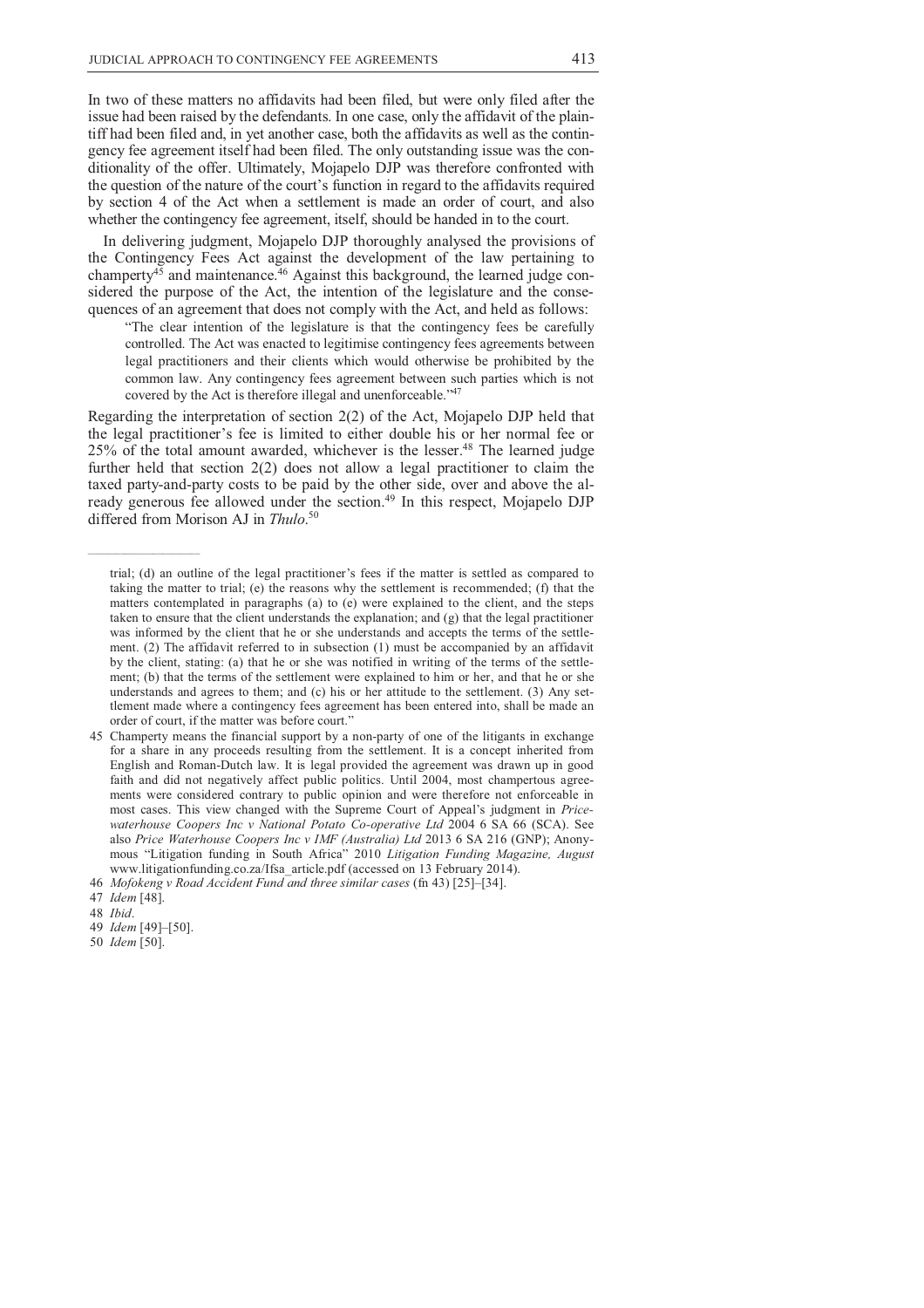In relation to compliance with section 4 of the Act, Mojapelo DJP held that the provisions of the section are peremptory and that the prescribed affidavits must therefore be filed before the settlement may be made an order of court.<sup>51</sup> It was further held that the effect of section 4(3) is that an out-of-court settlement is not possible where one of the parties had concluded a contingency fees agreement,  $52$ and that the purpose of this provision is to ensure that the court is placed in a position to exercise its monitoring function whenever such matters are settled or finalised.<sup>53</sup>

Mojapelo DJP proceeded to deal with the question of the nature of the court's monitoring function. The judge stated that the court must be satisfied that the affidavits have been signed and filed and that, in order to ensure that this is indeed the case, the court must have sight of the affidavits.<sup>54</sup> Mojapelo DJP further held that the court must be satisfied that the affidavits indeed contain the matters prescribed in section  $4(1)$  and  $(2)$ .<sup>55</sup> The judge explained the monitoring functions of the court with reference to the specific contents prescribed by these provisions.<sup>56</sup>

With reference to the right of review created by section 5 of the Act,  $57$  Mojapelo DJP held that in addition to the matters prescribed in section 4, the affidavit of the attorney must indicate that he or she has informed the client of this right.<sup>58</sup> This fact must also be confirmed by the client's affidavit.<sup>59</sup> Such disclosure is necessary to give effect to the right of review.<sup>60</sup> The attorney's affidavit must further indicate that he or she has furnished the client with the name and contact details of the relevant professional controlling body.<sup>61</sup> Such disclosure enables the client to exercise the right of review, should he or she wish, and is therefore necessary for the right to be meaningful to the client.<sup>62</sup>

Significantly, Mojapelo DJP held that the monitoring powers of the court exist not only at the stage of settlement but also at the end of trial in the case of matters which are not settled.<sup>63</sup> The courts, therefore, have the power to ensure compliance with the provisions of the Contingency Fees Act at the stage of settlement and also at the end of the trial.<sup>64</sup>

56 *Idem* [56]–[57].

 $\overline{\phantom{a}}$  ,  $\overline{\phantom{a}}$  ,  $\overline{\phantom{a}}$  ,  $\overline{\phantom{a}}$  ,  $\overline{\phantom{a}}$  ,  $\overline{\phantom{a}}$  ,  $\overline{\phantom{a}}$  ,  $\overline{\phantom{a}}$  ,  $\overline{\phantom{a}}$  ,  $\overline{\phantom{a}}$  ,  $\overline{\phantom{a}}$  ,  $\overline{\phantom{a}}$  ,  $\overline{\phantom{a}}$  ,  $\overline{\phantom{a}}$  ,  $\overline{\phantom{a}}$  ,  $\overline{\phantom{a}}$ 

61 *Ibid*.

62 *Ibid*.

- 63 *Idem* [62].
- 64 *Ibid*.

 <sup>51</sup> *Idem* [52].

 <sup>52</sup> *Idem* [53].

 <sup>53</sup> *Idem* [54].

 <sup>54</sup> *Idem* [55].

 <sup>55</sup> *Ibid*.

 <sup>57</sup> S 5 of the Contingency Fees Act provides as follows: "(1) A client of a legal practitioner who has entered into a contingency fees agreement and who feels aggrieved by any provision thereof or any fees chargeable in terms thereof may refer such agreement or fees to the professional controlling body or, in the case of a legal practitioner who is not a member of a professional controlling body, to such body or person as the Minister of Justice may designate by notice in the *Gazette* for the purposes of this section. (2) Such professional controlling body or designated body or person may review any such agreement and set aside any provision thereof or any fees claimable in terms thereof if in his or her or its opinion the provision or fees are unreasonable or unjust."

 <sup>58</sup> *Mofokeng v Road Accident Fund and three similar cases* (fn 43) [58].

 <sup>59</sup> *Ibid*.

 <sup>60</sup> *Ibid*.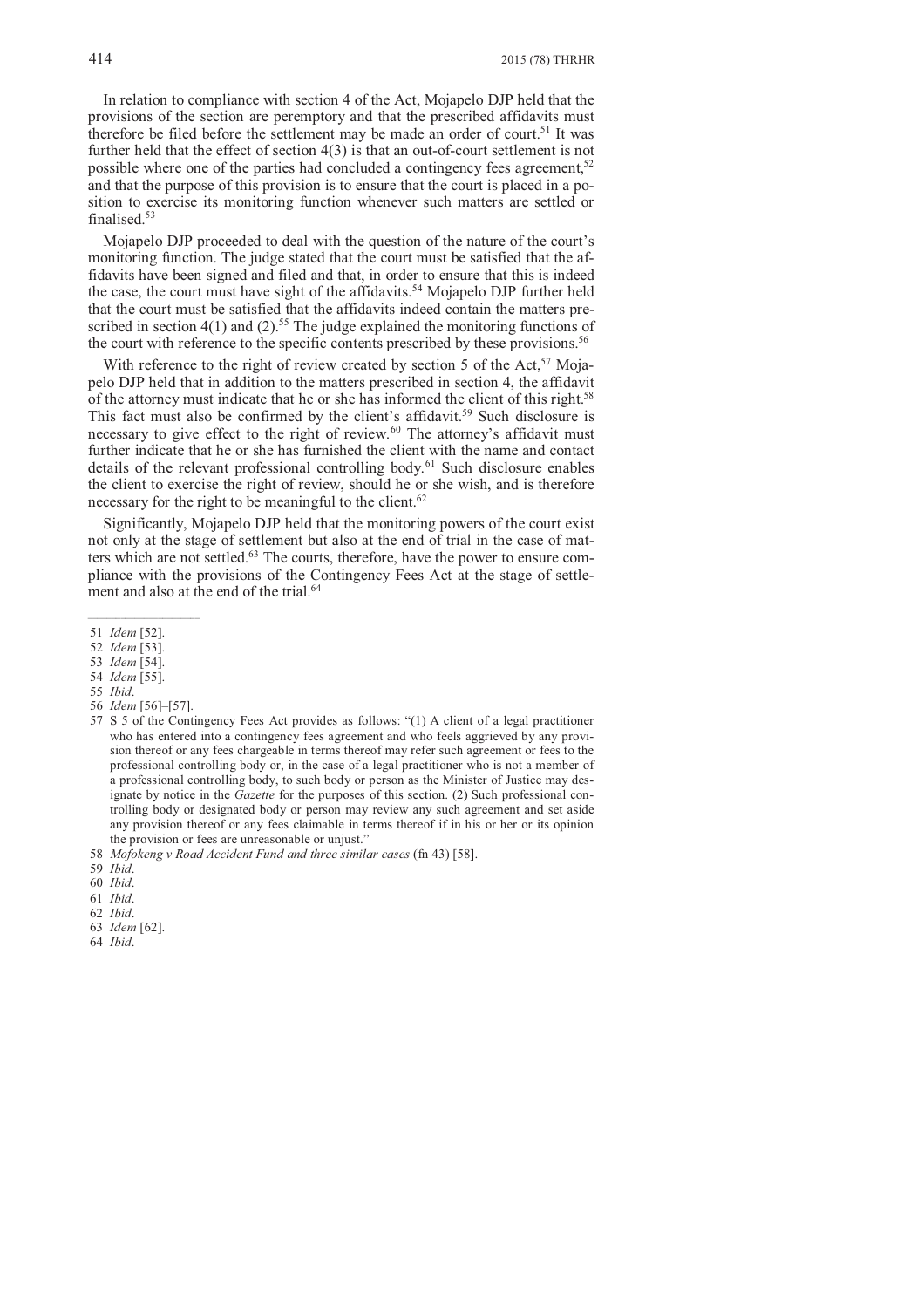The question whether or not the contingency fee agreement itself should be handed in was answered in the affirmative. $65$  Mojapelo DJP pointed out that even though the Act does not expressly require disclosure of the agreement, the court is tasked with monitoring compliance with the Act, as well as balancing the interests of the legal practitioner with those of the client.<sup>66</sup> Attorney-client privilege is not a barrier to disclosure and, even if this was the case, public policy considerations demand disclosure of the contingency fee agreement whenever such disclosure is necessary in the exercise of the court's monitoring function.<sup>67</sup> The judge concluded that

"the court is entitled, if it deems it necessary, to call for and examine the contingency fees agreement in the monitoring of the application of the Act between the legal practitioner and the client".<sup>68</sup>

It is submitted that this is a laudable judgment which is open to very little criticism. Mojapelo DJP also cemented his judgment by issuing a practice directive which he described as being necessary for the effective exercise of the court's monitoring function.<sup>69</sup> This practice directive will be discussed in more detail below.

In *Tjatji v Road Accident Fund*,<sup>70</sup> the primary focus was on compliance with the provisions of section 3 of the Act. This case involved three separate matters that were heard together. In each case, acceptable settlement offers had been made and the parties sought to have the terms of settlement made an order of court. Furthermore, the plaintiffs in each instance had concluded contingency fee agreements with their legal practitioners. However, since these agreements did not comply with the provisions of the Act, new agreements were concluded with the intention of ensuring compliance. Moreover, in all three matters the new agreements were concluded shortly before the trial, after the legal practitioners concerned had already commenced acting on the basis of the prior, invalid contingency fee agreements, and after disbursements had already been incurred.

The plaintiff's legal representatives contended that since the Act does not expressly state when and at what stage of proceedings the agreement should be concluded, such agreement can be concluded at any stage prior to the achievement of success as defined between the parties.

The court had to decide whether the new contingency fee agreements comply with the Act and are, therefore, valid and legally binding. The court once again emphasised the need for compliance with the Contingency Fees Act in the following terms:

"The phrase: '*Notwithstanding anything to the contrary in any law or the common law*' which appears in s 2(1), and the long title of the Act, make it plain that the Act was intended to be exhaustive of the rights of legal practitioners to conclude contingency fee agreements with their clients. There is no room whatever for a legal

67 *Idem* [59]–[60].

- 68 *Idem* [62]. 69 *Idem* [63].
- 70 2013 2 SA 632 (GSJ).

 <sup>65</sup> *Idem* [61].

 <sup>66</sup> *Idem* [59].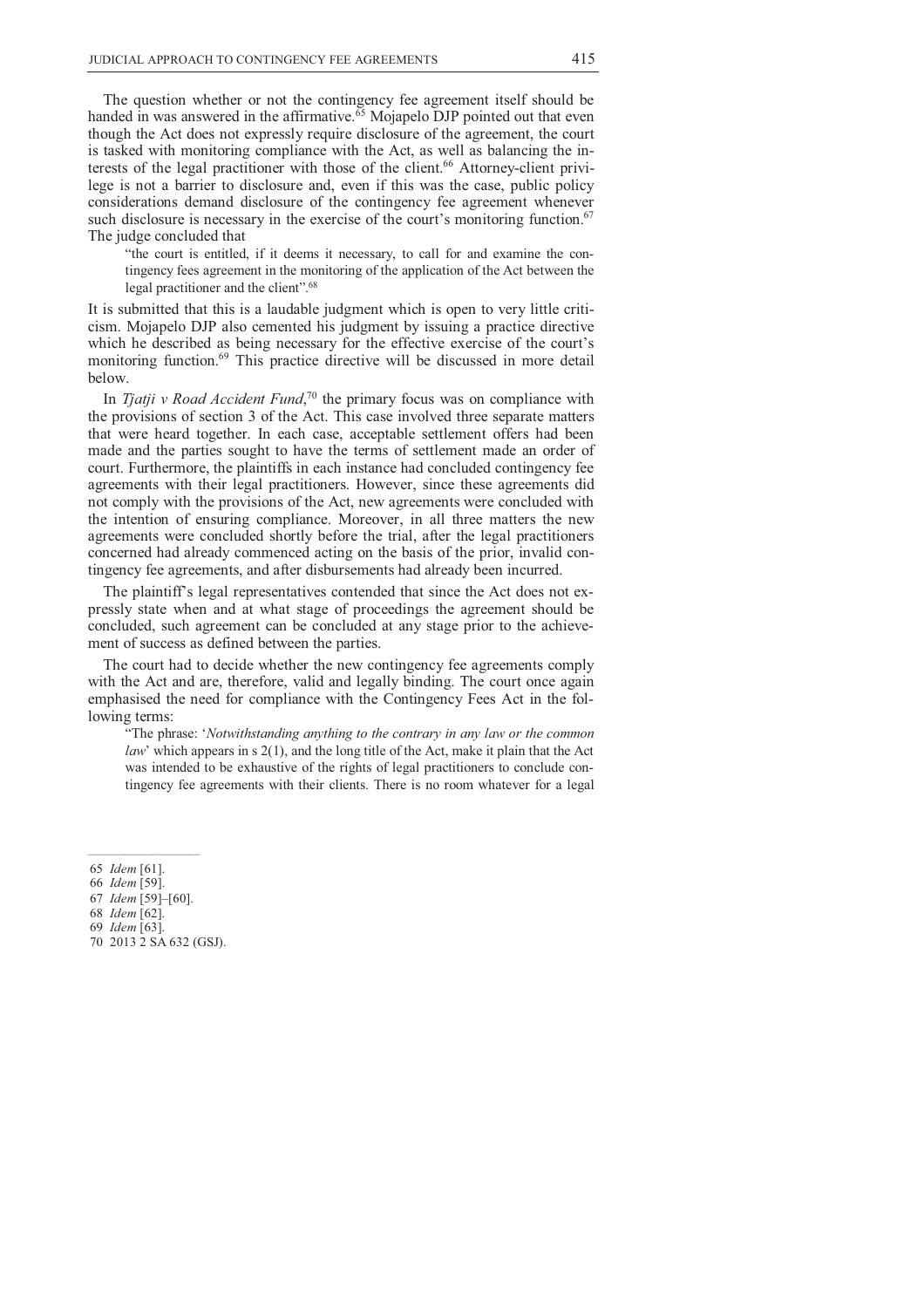practitioner to enter into a contingency fee agreement with a client outside the parameters of the Act or under the common law."<sup>71</sup>

It was accordingly held that a contingency fee agreement not concluded in compliance with the Act is illegal.<sup>72</sup> It was further held that, although the Act is silent as to when and at what stage of proceedings a contingency fee agreement may be concluded, there are textual indications in the Act that such agreements should be concluded at a "sufficiently early" stage of the proceedings in order to make it possible to comply with the provisions of the Act.73 Whether or not the agreement was concluded at a "sufficiently early" stage is a question of fact and depends largely on the nature of the particular proceedings and whether compliance with the requirements of the Act was "reasonably possible" at that stage.<sup>74</sup> The court referred to the following textual indications:

- "i. S 2(1) of the CFA Act which provides that, prior to concluding a contingency fee agreement, the legal practitioner must be of the opinion that his or her client has a reasonable prospect of success in the proceedings. This requires a thorough evaluation of the merits of the client's claim before the contingency fee agreement is concluded.<sup>75</sup>
- ii. S 3(2) and (4) which require the legal practitioner to sign the agreement and deliver a copy to the client on the date of signature. These provisions must be complied with before the legal practitioner may commence acting on a contingency fee basis.<sup>76</sup>
- iii. The agreement must be in the prescribed form and section 3 lays down the minimum requirements for validity of a contingency fee agreement."77

According to the court, it is clear that prior to concluding a contingency fee agreement, the legal practitioner must comply with section  $3(3)(b)(i)$ –(iv) of the Act and agreement must also be reached on the matters specified in section  $3(3)(c)-(g)$  and (i), in order to enable the client to appreciate the financial ramifications of the agreement.<sup>78</sup> It is inconsistent with the Act to agree on these issues only after the legal practitioner has already commenced acting on a contingency fee basis, and after disbursements have already been incurred.<sup>7</sup>

The court also pointed out that section  $3(3)(h)$  makes provision for a 14 day cooling-off period during which the client is entitled to withdraw from the agreement. $80$  To enable the client to exercise this right, he or she must be informed thereof by using the prescribed form of agreement which expressly refers to section  $3(3)(h)$ .<sup>81</sup> It was held that to do so "only after the legal practitioner has commenced acting on a contingency basis, and shortly before the trial . . . would render the cooling-off provision nugatory and ineffectual".<sup>82</sup>

- 73 *Idem* [15].
- 74 *Ibid*.
- 75 *Idem* [16]. 76 *Idem* [17].
- 77 *Idem* [18].
- 78 *Idem* [19].
- 79 *Ibid*.
- 80 *Idem* [20].
- 81 *Ibid*.
- 82 *Ibid*.

 <sup>71</sup> *Idem* [12].

 <sup>72</sup> *Idem* [13].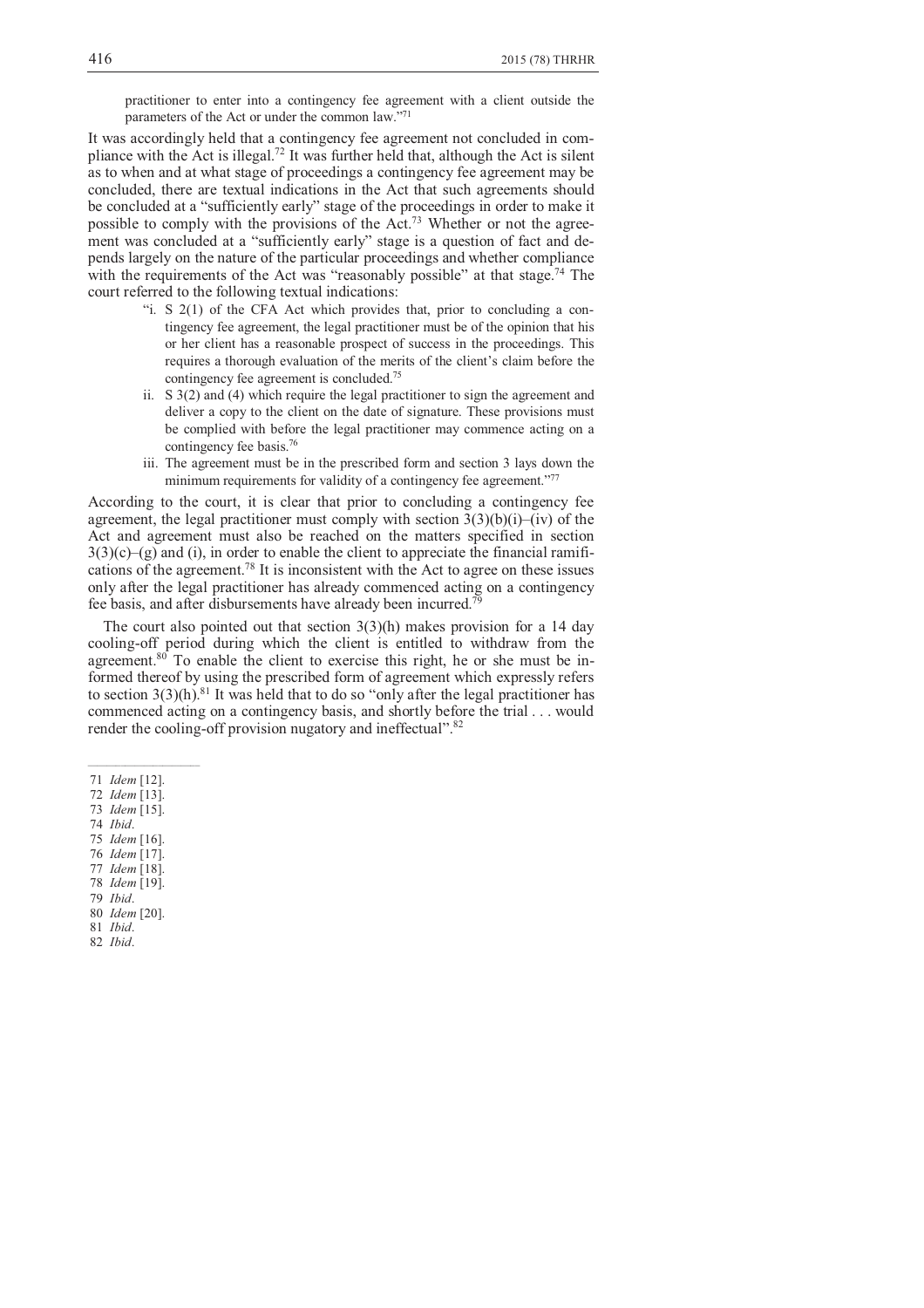It was held further that the legislature "undoubtedly" intended that noncompliance with the Act should result in nullity of the agreement.<sup>83</sup> Regarding this aspect, the court expressed itself in the following terms:

"Although the Act does not state in express terms that a failure to fulfil the statutory requirements will render the contingency fee agreement null and void, there are clear indications that this was indeed the legislature's intention. The primary object of the Act was to legitimise contingency fee agreements which were otherwise prohibited by the common law. The purpose was also to encourage legal practitioners to undertake speculative actions for their clients in order to promote access to the courts but subject to strict control so as to minimise the disadvantages inherent in the contingency fee system and to guard against its abuse . . . The safeguards introduced to prevent such abuses include ss 2 and 3 of the Act. As these sections are not enabling but prescriptive in nature, it would undoubtedly have been the intention of the legislature to visit nullity on any agreement that did not comply with these provisions."84

As a further indicator of the legislature's intention in this regard, the court also referred to the fact that sections 2 and 3 are formulated in peremptory terms due to the liberal use of the word "shall".<sup>85</sup> The court expressed the view that it is unlikely that the provisions of section 3 were complied with, or that compliance was even possible at such an advanced stage of the proceedings.<sup>86</sup> It was accordingly held that although the new agreements were "formally in order" as the prescribed form of agreement had been used, they were "substantially invalid" since the parties had not complied with the prescriptions of the Act.<sup>87</sup>

Despite the consistency of all the judicial ink spilled since *Price Waterhouse*, the debate regarding the validity of common law contingency fee agreements continues. However, two recent full-bench decisions of the North and South Gauteng High Court in *De La Guerre v Bobroff & Partners Inc*<sup>88</sup> and *The South African Association of Personal Injury Lawyers v The Minister of Justice and Constitutional Development (The Road Accident Fund Intervening)*<sup>89</sup> respectively appear to put the matter to rest. In both cases, it was again held that contingency fee agreements were unlawful at common law and that such agreements must comply with the Contingency Fees Act in order to be valid.<sup>90</sup> For present purposes, the judgment in *De La Guerre* is of particular interest. In this case, the applicant had concluded a "percentage contingency fee agreement" with her attorney (B), in terms of which B purported to charge her a fixed 30% plus VAT of the total amount recovered from the RAF in a claim for damages. The applicant was subsequently advised that this agreement was in contravention of the Contingency Fees Act, whereupon she launched an application seeking, *inter alia*, that the contingency fee agreement be declared invalid, void and of no force

- 
- 88 (Fn 4).
- 89 2013 2 SA 583 (GSJ).
- 90 *De La Guerre v Bobroff & Partners Inc* (fn 4) [14] and *The South African Association of Personal Injury Lawyers v The Minister of Justice and Constitutional Development (The Road Accident Fund Intervening)* 2013 2 SA 583 (GSJ) [26]–[27] [34].

 <sup>83</sup> *Idem* [21].

 <sup>84</sup> *Ibid.*

 <sup>85</sup> *Idem* [22].

 <sup>86</sup> *Idem* [23]. 87 *Idem* [24].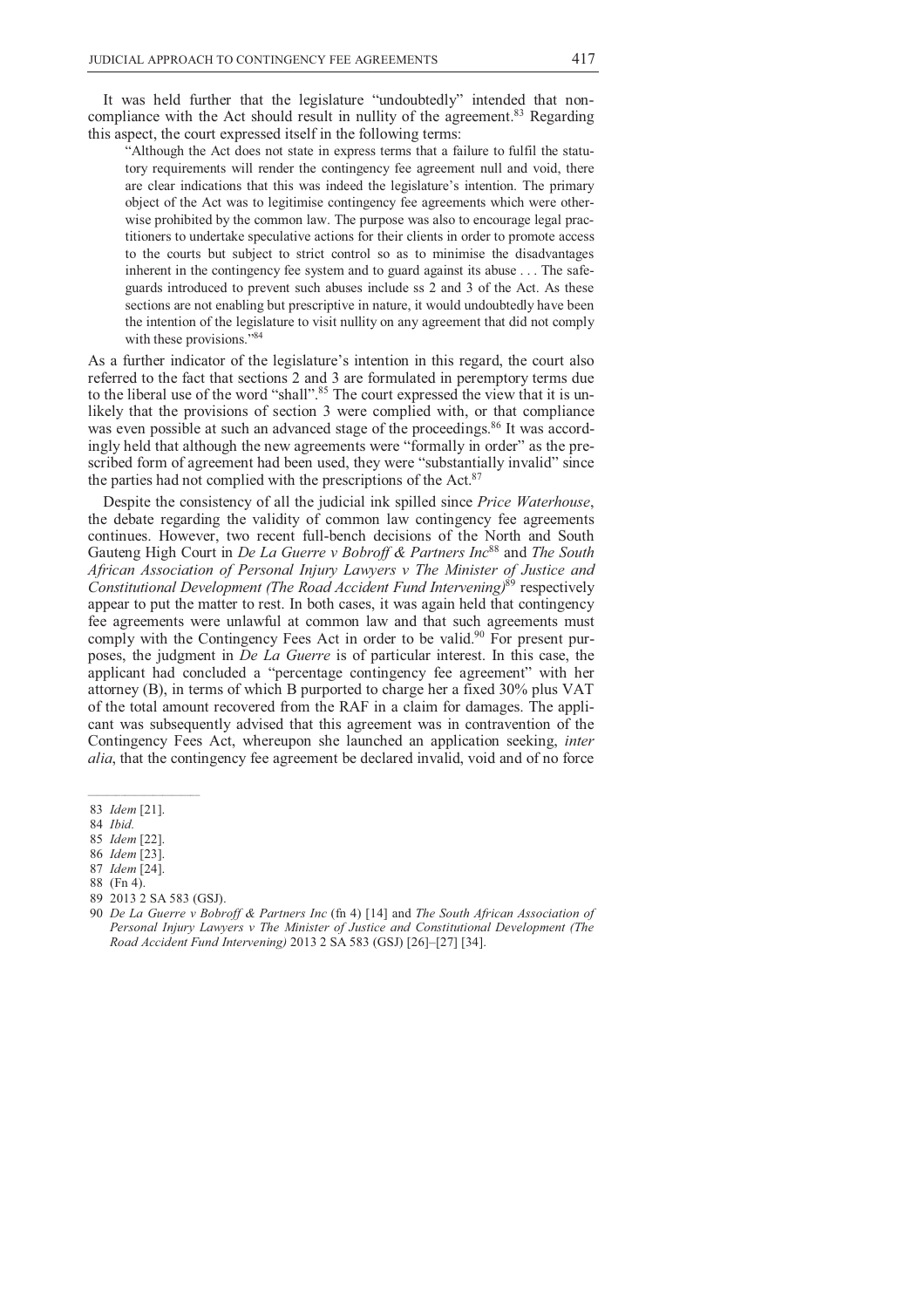or effect, and an order that B pay her the difference between what she was in fact charged and the fee that B was lawfully entitled to charge on taxation.

The court cited the oft quoted *dictum* in *Price Waterhouse* and concluded that contingency fee agreements were unlawful at common law and that the common law only permitted a legal practitioner to claim a reasonable fee for work actually done.<sup>91</sup> In disposing of the argument that the *Price Waterhouse dictum* was *obiter*, the learned judge held that the SCA was dealing with the validity of champertous agreements $92$  in general, of which contingency fee agreements are a species.93 According to the court, the *dictum* was therefore central to the reasoning by which the SCA's decision was reached.<sup>94</sup> The application was accordingly granted.

Any lingering doubts about the validity of common law contingency fee agreements were finally put to rest by the Constitutional Court in *Ronald Bobroff & Partners Inc v De La Guerre; South African Association of Personal Injury Lawyers v Minister of Justice and Constitutional Development.*95 There is accordingly no room whatsoever for the argument that a contingency fee agreement need not comply with the Act, or that there is such a thing as a "common law" contingency fee agreement which can be validly concluded as an alternative to the statutory agreement.

It is therefore clear that a contingency fee agreement must comply with the requirements of the Act in order to be valid. These requirements, as supplemented by case law, are as follows:

- (a) The agreement may not provide for a fee that exceeds either double the practitioner's normal fee or, in the case of claims sounding in money, 25% of the amount awarded,  $96$  whichever is the lesser.  $97$  Furthermore, the "normal fee" is limited to the reasonable fee that may be charged, as determined by reference to taxation on an attorney-and-own-client scale.<sup>98</sup> Accordingly, such normal fee may not itself amount to over-reaching.<sup>99</sup>
- (b) The contingency fee agreement must be in writing and in the prescribed form.<sup>100</sup>
- (c) The agreement must be signed by the client, the attorney and, where applicable, must be counter-signed by the advocate who thereby becomes a party to the agreement.<sup>101</sup>
- (d) A copy of the agreement must be delivered to the client on the date of signature.<sup>102</sup>

92 See fn 45.

- 95 CCT123/13 [2014] ZACC 2 (20 February 2014).
- 96 Act 66 of 1997, s 2.
- 97 *Thulo v Road Accident Fund* 2011 5 SA 446 (GSJ) [52]; *Mofokeng v Road Accident Fund and three similar cases* (fn 43) [48].
- 98 Act 66 of 1997, s 1(iv).
- 99 *Thulo v Road Accident Fund* 2011 5 SA 446 (GSJ) [55].
- 100 Act 66 of 1997, s 3(1)(a).
- 101 S 3(2); see also *Mofokeng v Road Accident Fund and three similar cases* (fn 43) [37].
- 102 *Idem* s 3(4); *Mofokeng v Road Accident Fund and three similar cases* (fn 43) [39].

 <sup>91</sup> *De La Guerre v Bobroff & Partners Inc* (fn 4) [13].

 <sup>93</sup> *Idem* [12].

 <sup>94</sup> *Ibid*.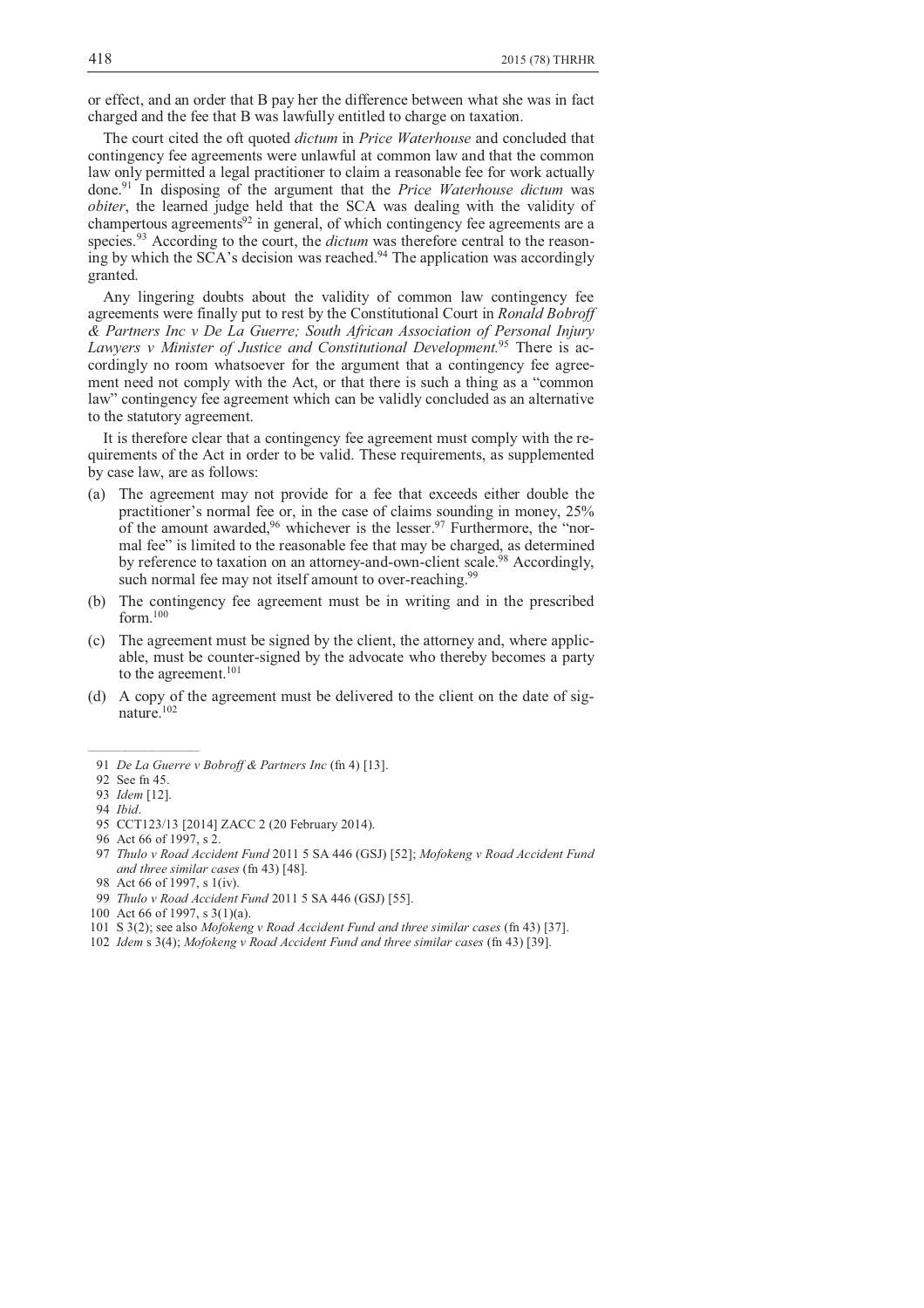- (e) The agreement must contain all the matters set out in section  $3(3)(a)$ –(i) of the CFA Act.<sup>103</sup>
- (f) In order to ensure compliance with the above, the contingency fee agreement must be concluded at a "sufficiently early stage of the proceedings".<sup>104</sup>

### **3 IMPLICATIONS OF JUDICIAL PRECEDENT REGARDING THE VALIDITY OF COMMON LAW CONTINGENCY FEE AGREEMENTS**

It should be evident that the legal and socio-economic implications for legal practitioners and the legal profession at large, of judicial precedent on the validity of common law contingency fee agreements, are potentially far-reaching indeed. Firstly, a finding that a contingency fee agreement in a particular case is invalid for failure to comply with the Contingency Fees Act means that the common law will apply.<sup>105</sup> In terms of the common law, the legal practitioner concerned will only be entitled to a reasonable fee for work actually performed.106 The reasonableness of the fee is determined by reference to taxation of a bill of costs.<sup>107</sup> The client also has a claim against the legal practitioner for payment of the difference between what he charged under the invalid contingency fee agreement and what he was entitled to charge on taxation.<sup>108</sup> This means that legal practitioners who act largely on a contingency fee basis and who have up till now not complied with the Act, could find themselves confronted with multiple claims by former clients.<sup>109</sup>

In such litigation there is, furthermore, the prospect of adverse costs orders against the legal practitioner concerned. In *De La Guerre* the court ordered B to pay costs on an attorney and own-client scale. In this regard, it was held that it was "blatantly obvious" that the agreement *in casu* was in contravention of the Act.<sup>110</sup> It must also have been clear to B, *a seasoned practitioner possessing expertise in personal injury claims*, that the overwhelming weight of authority supports the view that failure to comply with the Contingency Fees Act results in invalidity of a contingency fee agreement, and could also give rise to disciplinary proceedings for unprofessional conduct.<sup>111</sup> It was accordingly held that the "applicant is entitled to a punitive cost order which would in turn express the strong disapproval of this court with the First Respondent's conduct in these proceedings".<sup>112</sup>

 $\mathcal{L}_\text{max}$  and  $\mathcal{L}_\text{max}$  and  $\mathcal{L}_\text{max}$ 

107 *Tjatji v Road Accident Fund* 2013 2 SA 632 (GSJ) [26].

111 *Ibid*.

 <sup>103</sup> *Idem* [38].

 <sup>104</sup> *Tjatji v Road Accident Fund* 2013 2 SA 632 (GSJ) [15].

 <sup>105</sup> *Idem* [26].

 <sup>106</sup> *Ibid*; *De La Guerre v Bobroff & Partners Inc* (fn 4) [13]; *President of the Republic of South Africa v Gauteng Lions Rugby Union* [2001] ZACC 5, 2002 2 SA 64 (CC), 2002 1 BCLR 1 (CC) and *Hennie de Beer Game Lodge CC v Waterbok Bosveld Plaas CC* [2010] ZACC 1, 2010 5 SA 124 (CC), 2010 5 BCLR 451 (CC).

 <sup>108</sup> *De La Guerre v Bobroff & Partners Inc* (fn 4).

 <sup>109</sup> Edward Nathan Sonnenbergs "Discovery Holdings and Ronald Bobroff & Partners" Creamer Media (Pty) Ltd 29 October 2012 http://bit.ly/1AAP0OK (accessed on 8 December 2013).

 <sup>110</sup> *De La Guerre v Bobroff & Partners Inc* (fn 4). [16].

 <sup>112</sup> *Ibid*.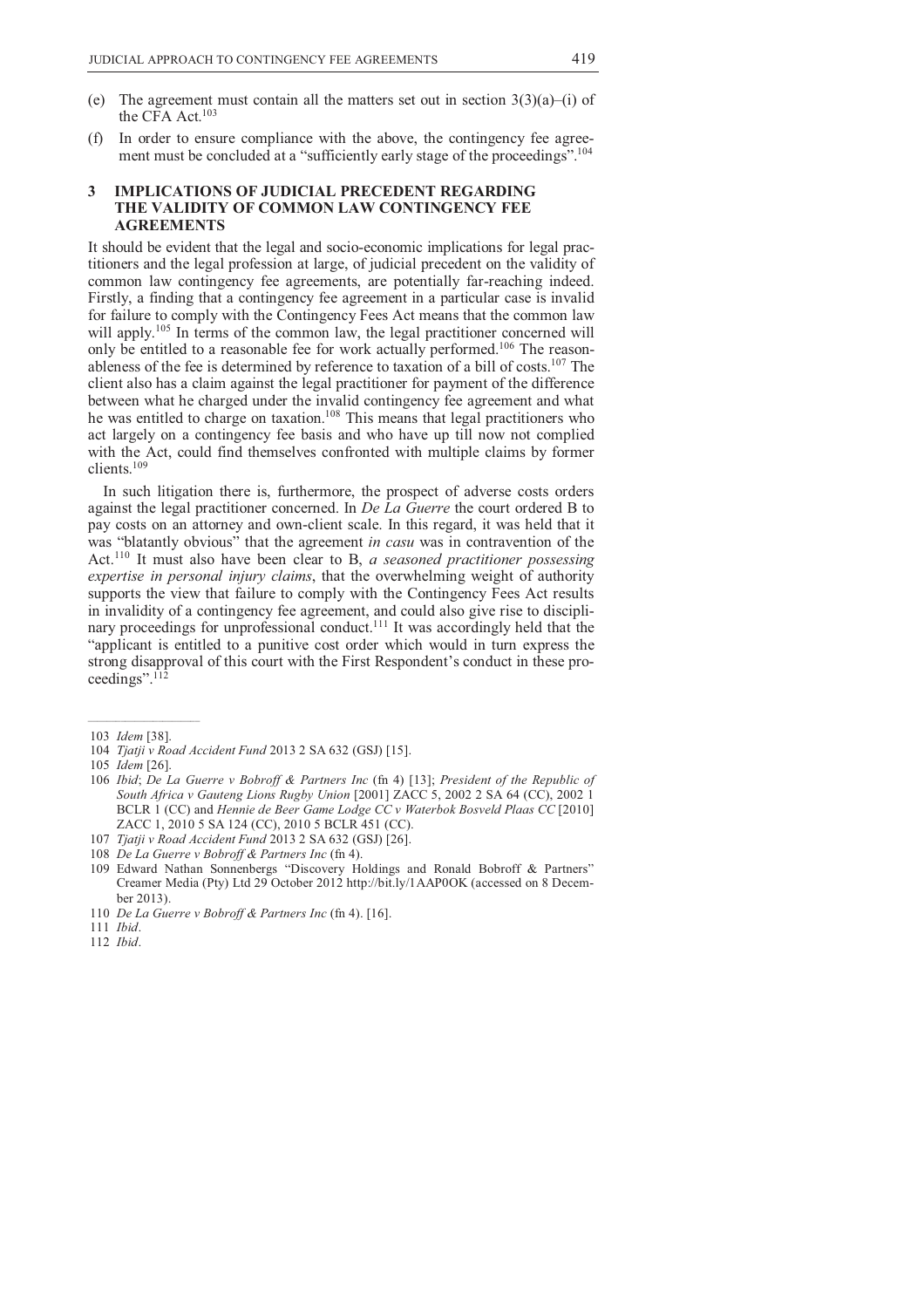The magnitude of these consequences is amplified in the context of RAF claims, where personal injury specialists act primarily on contingency<sup>113</sup> and where billions of Rands in public funds<sup> $114$ </sup> are paid out annually to compensate victims of road accidents.<sup>115</sup> The RAF reported in its 2013 Annual Report that a total of R11.3 billion was paid in compensation to victims of road accidents.<sup>116</sup> The report further estimates that contingency fees amounted to 50% of the compensation paid out to such victims, meaning that legal practitioners claimed approximately R5.7 billion in contingency fees in the financial year ending 31 March 2013.<sup>117</sup> However, the factual basis for this estimation does not emerge from the report and it is submitted that the estimation of 50% may, in fact, be misleading. Nevertheless, assuming contingency fees are estimated at only 30% of compensation pay-outs, this still suggests over-reaching on a large scale. This state of affairs appears to be at least one of the reasons behind proposals to shift from a fault-based system of compensation to a no fault-based system.<sup>118</sup> One of the intended consequences of such a shift is the reduction of legal costs to claimants by eliminating or, at least reducing, the need for participation of attorneys in claims against the RAF.<sup>119</sup> Introducing a regime in terms of which claimants would not have to prove fault could conceivably result in the creation of a purely administrative process, $120$  rather than a judicial process involving lengthy trials on complex issues of fault.

Our courts have stated clearly that legal practitioners who conclude contingency fee agreements that do not comply with the Act, expose themselves to disciplinary proceedings for unprofessional conduct.<sup>121</sup> In *Graham v Law Society of the Northern Provinces*<sup>122</sup> the court ordered the LSNP to resume a disciplinary inquiry which had been instituted against the attorneys who had represented the first and second applicants in a claim against the RAF. The claim against the RAF was settled in the amount of R1 979 952,69. An amount of R858 689,05, representing 43%, was deducted from this amount for contingency fees and party-and-party costs. The first applicant then lodged a complaint of overreaching with the LSNP. The Law Society's Investigating Committee found that there was a *prima facie* case of unprofessional or dishonourable or unworthy conduct against the attorneys concerned. However, the applicants became disgruntled by the manner in which their complaint was dealt with. They accordingly approached the court, essentially for an order that the disciplinary inquiry take place under court supervision or, alternatively, that the court itself take over and conduct the hearing. The applicants also sought and obtained a postponement of

 <sup>113</sup> *Mofokeng v Road Accident Fund and three similar cases* (fn 43) [2] where this fact was acknowledged as "common knowledge".

 <sup>114</sup> See s 5 of the Road Accident Fund Act 56 of 1996 which makes provision for the procurement of funds by way of, *inter alia*, a levy on all fuel sold within the Republic.

 <sup>115</sup> Road Accident Fund *Integrated annual report* (2013) 30–31.

 <sup>116</sup> *Idem* 31.

 <sup>117</sup> *Ibid*.

 <sup>118</sup> *Idem* 89.

 <sup>119</sup> *Idem* 93.

 <sup>120</sup> In addition to the proposed introduction of a no fault-based system, the RAF has also launched a campaign to deal with claimants directly.

 <sup>121</sup> *Mnisi v Road Accident Fund* (37233/09) [201] ZAGPPHC 38 (18 May 2010); *De La Guerre v Bobroff & Partners Inc* (fn 4).

 <sup>122 (61790/20120 [2014]</sup> ZAGPPHC 496 (15 April 2014).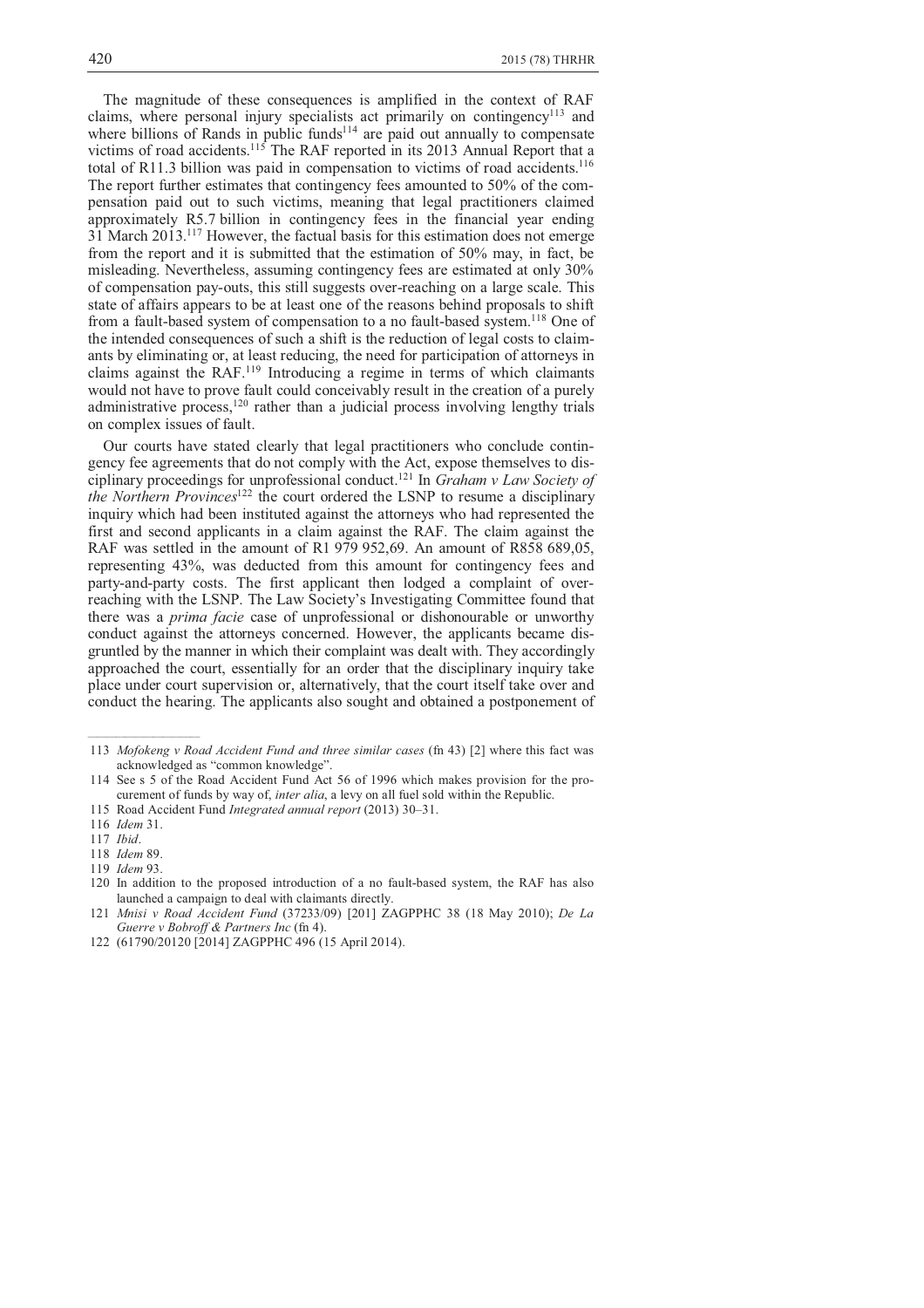the disciplinary proceedings pending the outcome of this application. The court refused to grant the orders sought and instead ordered, *inter alia*, that the Law Society of the Northern Provinces resume the disciplinary inquiry within 60 calendar days from the date of the order.

The cumulative effect of the above considerations for legal practitioners, the legal profession in general and the public at large, emphasises the need to give effect to the legislature's intention to subject contingency fees to strict control. The question which now arises is whether or not contingency fees are subject to sufficient control.

# **4 CURRENT REGULATION OF CONTINGENCY FEE AGREEMENTS**

As far as could be established, none of the Law Societies has made rules in terms of section  $6^{123}$  of the Contingency Fees Act specifically dealing with contingency fees.124 Furthermore, a perusal of the existing Rules of the various Law Societies<sup>125</sup> reveals no addition of provisions dealing with contingency fees. The only reference to contingency fees is to be found in rule 18 of the 8th Schedule to the Rules of the Natal Law Society.<sup>126</sup> Similarly, the Minister of Justice has not made any regulations other than a regulation dealing with determinations in terms of sections 1(vi)(b) and 5 of the Contingency Fees Act, of professional controlling bodies in respect of advocates as well as professional controlling bodies in respect of attorneys who are not members of a professional controlling body.<sup>127</sup>

In *Mofokeng* the court attempted to fill this gap by issuing a practice directive<sup>128</sup> clearly aimed at enabling the court to ensure compliance with the Contingency Fees Act, after finding that the court has a monitoring role to play with regard to contingency fee agreements.<sup>129</sup> However, this practice directive is only applicable in the South Gauteng High Court.<sup>130</sup>

It seems that despite the regulatory scheme created by the Act, contingency

 <sup>123</sup> S 6 of the Contingency Fees Act provided as follows: "Any professional controlling body or, in the absence of such body, the Rules Board for Courts of Law, established by section 2 of the Rules Board for Courts of Law Act, 1986 (Act No. 107 of 1985), may make such rules as such professional controlling body or the Rules Board may deem necessary in order to give effect to this Act."

 <sup>124</sup> However, on 21 June 2012 the Law Society of the Northern Provinces and, shortly thereafter, the Law Society of the Free State, made rulings allowing their members to conclude so-called common law contingency fee agreements. See *The South African Association of Personal Injury Lawyers v The Minister of Justice and Constitutional Development (The Road Accident Fund Intervening)* 2013 2 SA 583 (GNP) [3] in this regard.

 <sup>125</sup> See the Rules of the Law Societies of the Cape of Good Hope, Natal, the Free State and the Northern Provinces.

 <sup>126</sup> The Rule provides that: "A contract for a contingent fee, where sanctioned by the law or by professional rules and practice, should be reasonable under all circumstances of the case, including the risk and uncertainty of the compensation and subject to supervision of a Court as to its reasonableness."

 <sup>127</sup> GN R546 in *GG* 20009 of 23 April 1999.

 <sup>128</sup> *Mofokeng v Road Accident Fund and three similar matters* (fn 43) [63].

 <sup>129</sup> *Idem* [42].

 <sup>130</sup> *Idem* [63].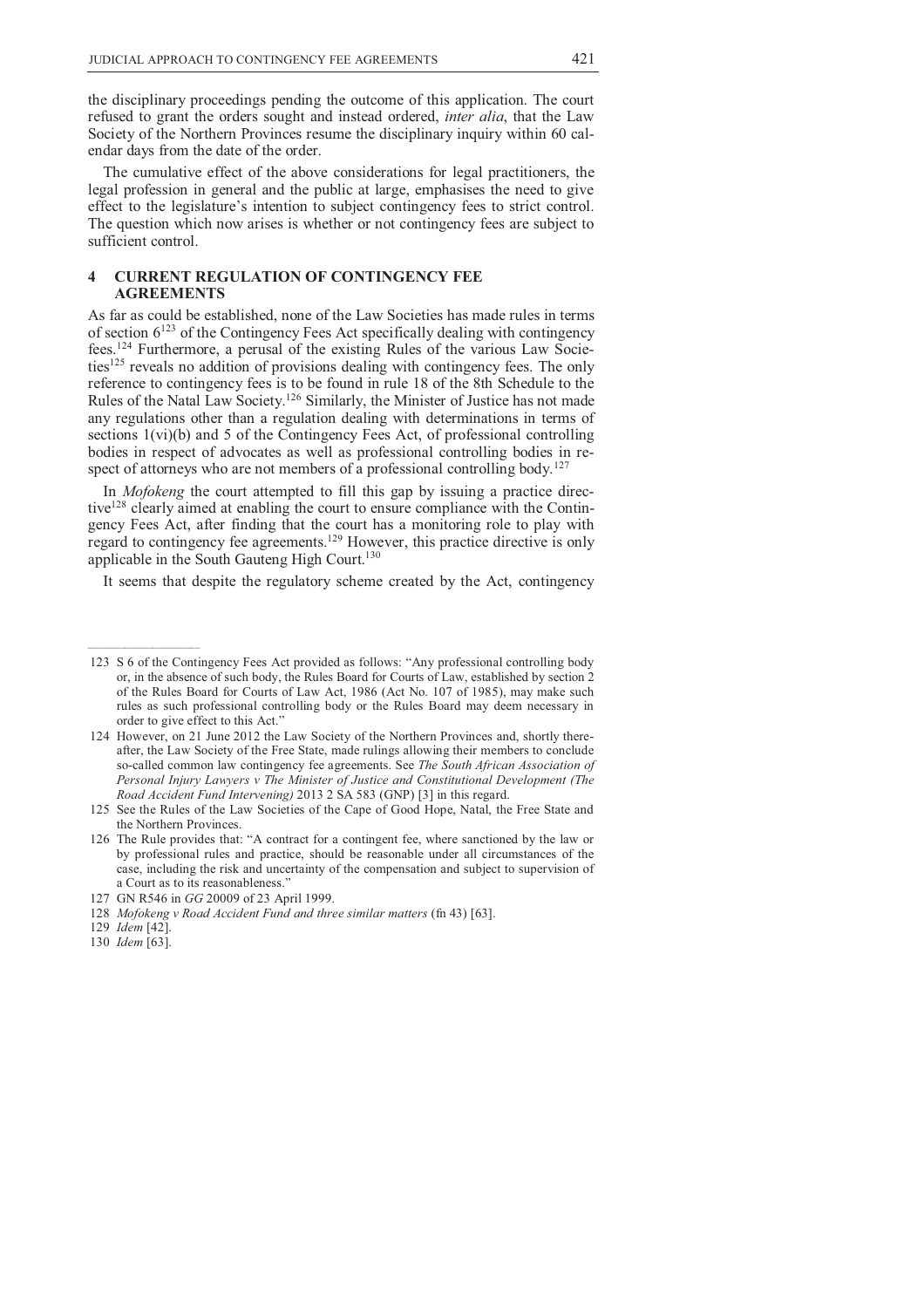fee agreements have been largely immune to effective monitoring in South Africa. This is confirmed, to some extent, by the correlation between the figures in the RAF 2013 Annual Report and the comparatively few cases where noncompliance with the Act has been brought to the fore since the commencement of the Contingency Fees Act more than a decade ago, on 23 April 1999.<sup>131</sup> This highlights how easy it has been for contingency fee agreements to escape scrutiny in the absence of strict control. This, together with the legal and socioeconomic implications of judicial precedent regarding the validity of so-called common law contingency fee agreements, further demonstrates the need for more effective monitoring and enforcement.

## **5 TIME FOR MORE EFFECTIVE MONITORING AND ENFORCEMENT**

It should be stated at the outset that the call for more effective monitoring and enforcement is neither aimed at curbing litigation on a contingency fee basis, nor should it be. The purpose of the Contingency Fees Act is to encourage legal practitioners to enter into speculative litigation on behalf of their clients, in order to increase access to justice, but subject to strict control.<sup>132</sup> The RAF and the medical fraternity have lamented the excessively high percentage of compensation that is swallowed up in contingency fees, exacerbating the plight of injured plaintiffs.<sup>133</sup> Such criticism is justified to the extent that it relates to contingency fees that exceed the fee limits allowed by the Act, but only to that extent. The medical fraternity has also criticised contingency fees as being partly responsible for the increase in medical malpractice litigation as well as an increase in the monetary value of claims.<sup>134</sup> If litigation on contingency fee basis has indeed increased in certain areas, then the Act has achieved its purpose. Monitoring and enforcement should, therefore, be seen only as a means of effecting stricter control in order to prevent the abuse of contingency fees, and not limit their use.

Some may argue that the call for stricter control of contingency fees is unnecessary and that non-compliance with the Act can be remedied effectively by the courts on a case-by-case basis. However, the reality is that the majority of clients are unaware of the limits set by the Act and their rights thereunder. Moreover, due to the generally high cost of legal services,<sup>135</sup> many clients do not even know

 <sup>131</sup> Proc R48 in *GG* 20009 of 23 April 1999.

 <sup>132</sup> SALC *Twenty-fourth annual report* (1996) 29. See also *Price Waterhouse Coopers Inc v National Potato Co-op Ltd* 2004 6 SA 66 (SCA) [40]; *Mofokeng v Road Accident Fund and three similar matters* (2009/22649) [2012] ZAGPJHC 150 (22 August) [33]–[34]; *De La Guerre v Bobroff & Partners Inc* (fn 4) [11]; *The South African Association of Personal Injury Lawyers v The Minister of Justice and Constitutional Development (The Road Accident Fund Intervening)* 2013 2 SA 583 (GNP) [20]–[21].

 <sup>133</sup> Road Accident Fund *Integrated annual report* (2013 80); Sperryn "Review of 2011" 2011 *SA J of Radiology* 3–4.

 <sup>134</sup> Sperryn (fn 133); Michell (fn 15); Seggie (fn 15); Hinson and Hubbard "Access to justice in Namibia: Proposals for improving public access to courts. Costs and contingency fees. Paper no 3 39 Legal Assistance Centre 2012.

 <sup>135</sup> Roger "High Fees and Questionable Practices" Advocate: Forum Ethics 40–42, April 2012 http://bit.ly/1DCkJy0 (accessed on 3 November 2014); De Broglio Attorneys "Why legal fees are high" http://bit.ly/1DCkMdd (accessed on 3 November 2014); Oriani-Ambrosini "Bring South Africa's lawyers in line with modern world" *Business Day Live* 2 April 2013 http://bit.ly/1vTa6pL (accessed on 3 November 2014).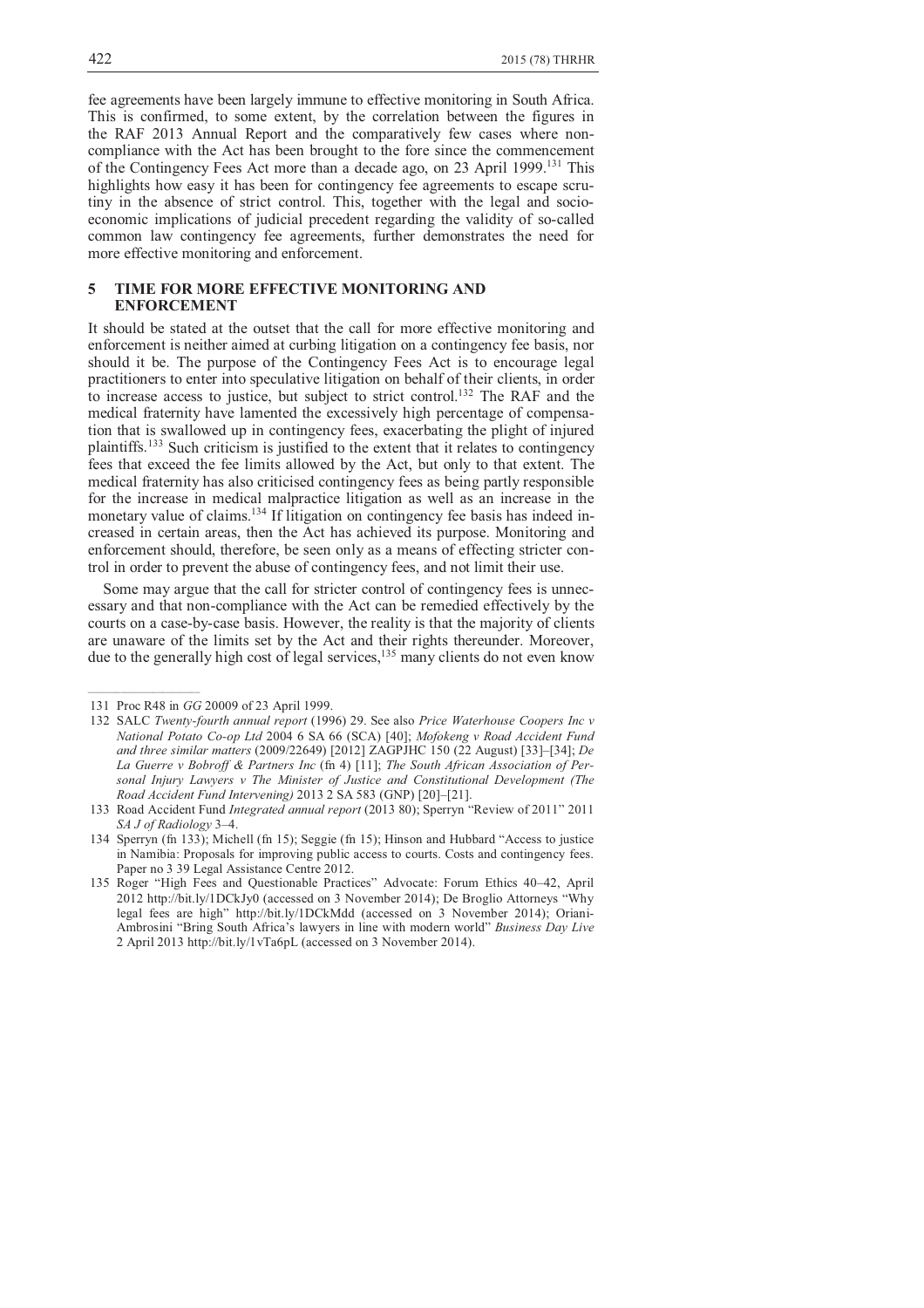when they are being overcharged and whether they have a valid complaint against the practitioner concerned. In fact, it is reasonable to assume that the applicants in *De La Guerre* and in *Graham* would never have taken action had they not been subsequently advised that the respective contingency fee agreements did not comply with the Contingency Fees Act and that they had been overreached. It is submitted that the courts have not always been consistent in their approach to unlawful contingency fee agreements. In *Mnisi* the attorney's conduct was referred to the law society for investigation despite the fact that the court was only prepared to form a *prima facie* view as to the validity of the agreement. Conversely, in *De La Guerra* the court took note of what was said in *Mnisi*, but surprisingly made no order to this effect, despite making an unequivocal finding that the agreement in question was invalid.

There is further justification for stricter control of contingency fee agreements. It has been argued that currently, the legal profession is faced with an ethical crisis.<sup>136</sup> The abuse of contingency fee agreements is but one manifestation of this. The controversy surrounding the validity of so-called common law contingency fee agreements, and the fees being charged by some attorneys in terms of these agreements, has attracted unflattering media attention.<sup>137</sup> Stricter control of contingency fee agreements is imperative in restoring public confidence in the legal profession.

The mechanism by which stricter control can best be implemented is a matter deserving of urgent debate, particularly in view of the passing into law of the controversial Legal Practice Act. Whether the current Law Societies will survive the Legal Practice Act or whether they will be replaced by the envisaged LPC, the prevailing professional controlling body should look urgently at making binding rules in terms of section 6 of the Contingency Fees Act.<sup>138</sup> Section 6 also provides that, in the absence of a professional controlling body, the Rules Board for Courts of Law may make such rules it deems necessary to give effect to the Contingency Fees Act.

It is suggested that the practice directive issued in *Mofokeng* should serve as a useful blueprint for such rules. In terms of this practice directive, whenever a matter is settled in which a contingency fee agreement was concluded, the affidavits required by section 4 of the Act must be filed before the court grants an order making the settlement agreement an order of court.<sup>139</sup> The attorney's affidavit must, in addition to the matters prescribed in section 4(1) and (2) of the Act, confirm that he or she has given the client an explanation of the right of review created by section 5.140 This fact must also be confirmed by the client's affidavit. The client's affidavit must further confirm that he or she has understood

 <sup>136</sup> Slabbert "The requirement of being a 'fit and proper' person for the legal profession" 2011 *PER* 209–231.

 <sup>137</sup> Edward Nathan Sonnenbergs "Discovery Holdings and Ronald Bobroff & Partners" Creamer Media (Pty) Ltd 29 October 2012 http://bit.ly/1AAP0OK (accessed on 8 December 2013); Templeton "Bobroff 'has only himself to blame'" *The Citizen* 23 October 2013 http://bit.ly/1zLHLMU (accessed on 10 December 2013); Du Preez "Injury lawyers take fees to Con Court" Personal Finance IOL 27 October 2013 http://bit.ly/1EloRRo (accessed on 10 December 2013).

 <sup>138</sup> See fn 123.

 <sup>139</sup> *Mofokeng v Road Accident Fund and three similar matters* (fnn 43) [63.1]–[63.1.1].

 <sup>140</sup> *Idem* [63.1.4].